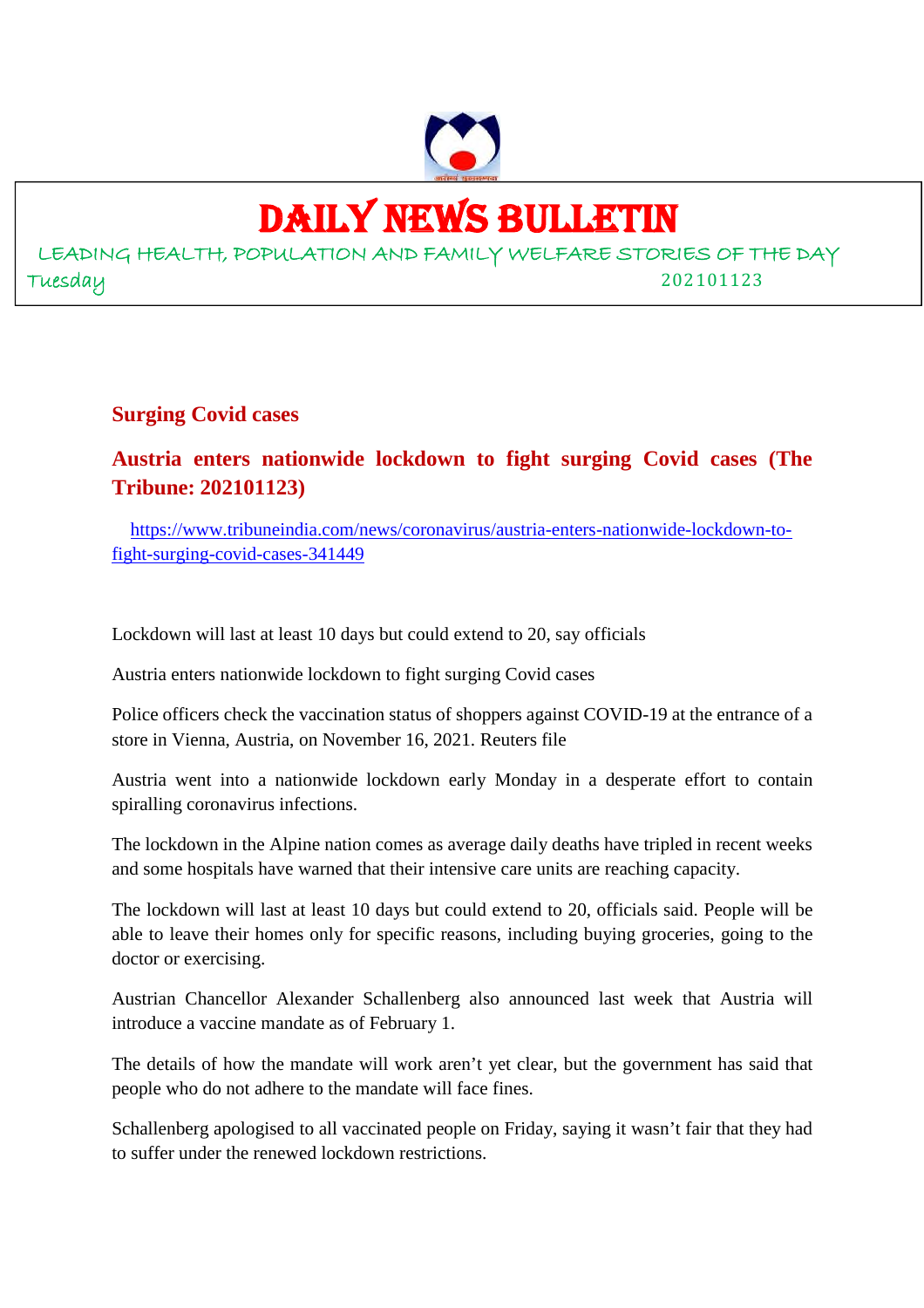Earlier, Austria had tried out a lockdown just for unvaccinated people but it did not slow infections enough.

"I'm sorry to take this drastic step," he said on public broadcaster ORF.

Not quite 66 per cent of Austria's 8.9 million people are fully vaccinated, and inoculations have plateaued at one of the lowest rates in Western Europe.

Austria is among several Western European countries where infections are rising rapidly and where there are concerns that vaccination rates are insufficient to hold off a winter surge at hospitals.

Thanks largely to inoculations, hospitals in Austria are not under the same pressure they were earlier in the pandemic, but many are still straining to handle rising numbers of COVID-19 patients while also attempting to clear backlogs with exhausted or sick staff

Austria's new lockdown is its fourth since the pandemic began and comes as the country has struggled without success to stop spiralling case numbers. On Friday, it reported 15,809 new infections, an all-time high.

Christmas markets, restaurants and most stores are closed for at least 10 days, while kindergartens and schools will remain open for those who need them, but all parents were asked to keep their children at home if possible.

After 10 days, the lockdown's effects will be assessed. If virus cases have not gone down sufficiently, it can be extended to a maximum of 20 days. After that, the lockdown will be lifted for all vaccinated people but could stay in place for those who refuse to get vaccinated, the government says.

The new measures, especially the vaccine mandate, have been met with fierce opposition among some in the country. A Saturday protest in the capital city of Vienna drew 40,000 people, according to police, including members of far-right parties and groups. — AP

# **Vaccination**

# **Number of fully jabbed more than partially vaccinated in India (The Tribune: 202101123)**

https://www.tribuneindia.com/news/coronavirus/number-of-fully-jabbed-more-than-partiallyvaccinated-in-india-339385

Number of fully jabbed more than partially vaccinated in India

The number of fully vaccinated individuals has surpassed the partially vaccinated eligible population for the first time in the country, Health Minister Mansukh Mandaviya said today.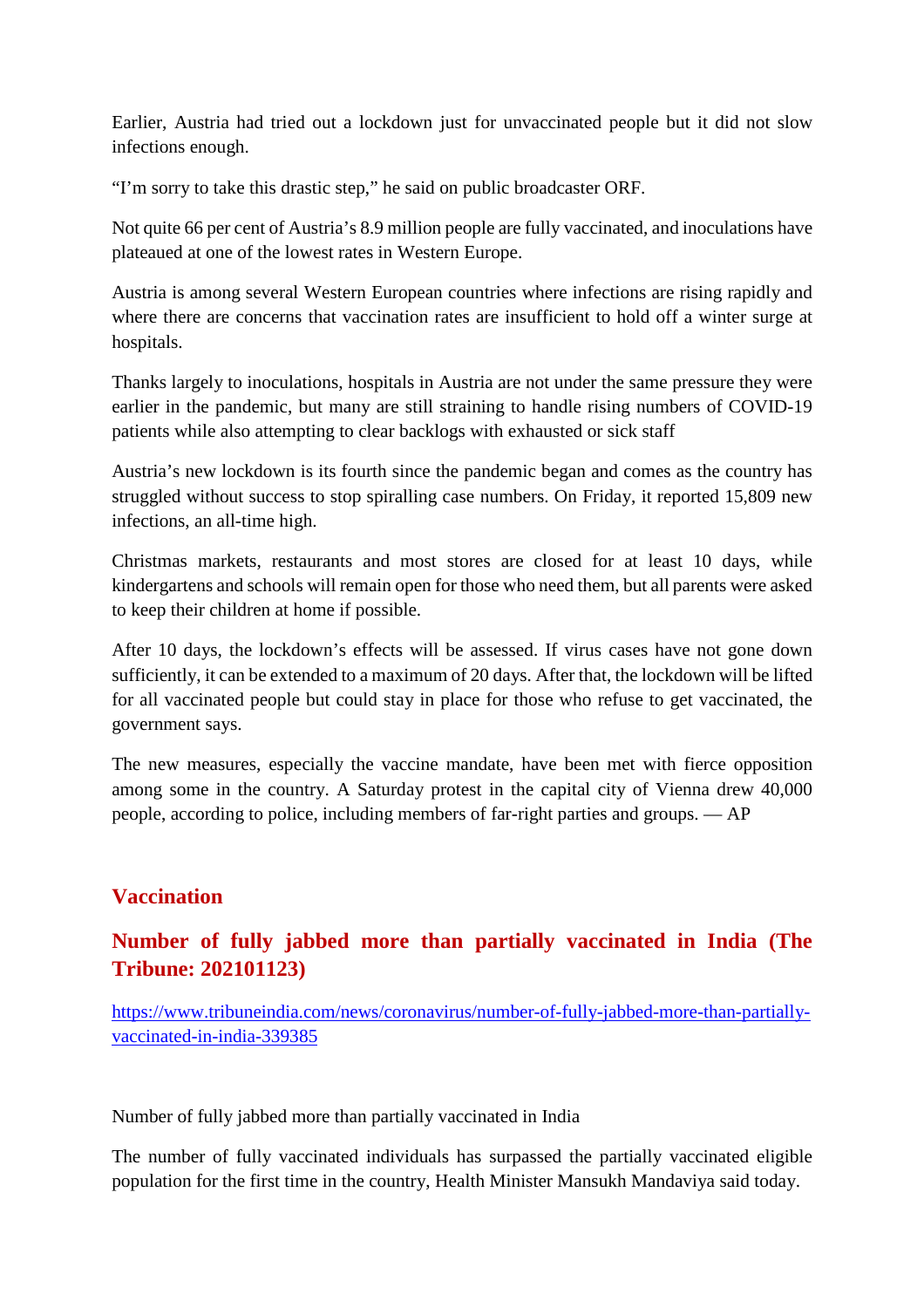The number of fully vaccinated individuals has surpassed the partially vaccinated eligible population for the first time in the country, Health Minister Mansukh Mandaviya said today.

In a tweet, the minister appealed to all eligible citizens to get vaccinated. As of now, 40 per cent have received both doses.The minister said he was confident the country would have every Indian vaccinated by the end of the "Har Ghar Dastak" campaign. The month-long vaccination campaign aims to ensure that all adult population is covered with the first dose while those already jabbed do not skip the second dose. The minister said there was no shortage of vaccine in the country.

40% got both doses

113.68 crore Vax administered

38,11,55,604 Fully vaccinated

37,45,68,477 Given only 1st dose

# **New Covid Cases**

# **At 7,579, India records lowest Covid-19 cases in 543 days (The Tribune: 202101123)**

https://www.tribuneindia.com/news/nation/at-7-579-india-records-lowest-covid-19-cases-in-543-days-341859

Tally reaches 3,45,26,480; death toll climbs to 4,66,147 with 236 fresh fatalities

At 7,579, India records lowest Covid-19 cases in 543 days

Photo for representational purpose only. Tribune file

India logged 7,579 new coronavirus infections, the lowest in 543 days, taking the country's total tally of Covid-19 cases to 3,45,26,480, while the active cases were the lowest in 536 days, according to the Union Health Ministry data updated on Tuesday.

The death toll climbed to 4,66,147 with 236 fresh fatalities, according to the data updated at 8 am.

The daily rise in new coronavirus infections has been below 20,000 for 46 straight days and less than 50,000 daily new cases have been reported for 149 consecutive days now.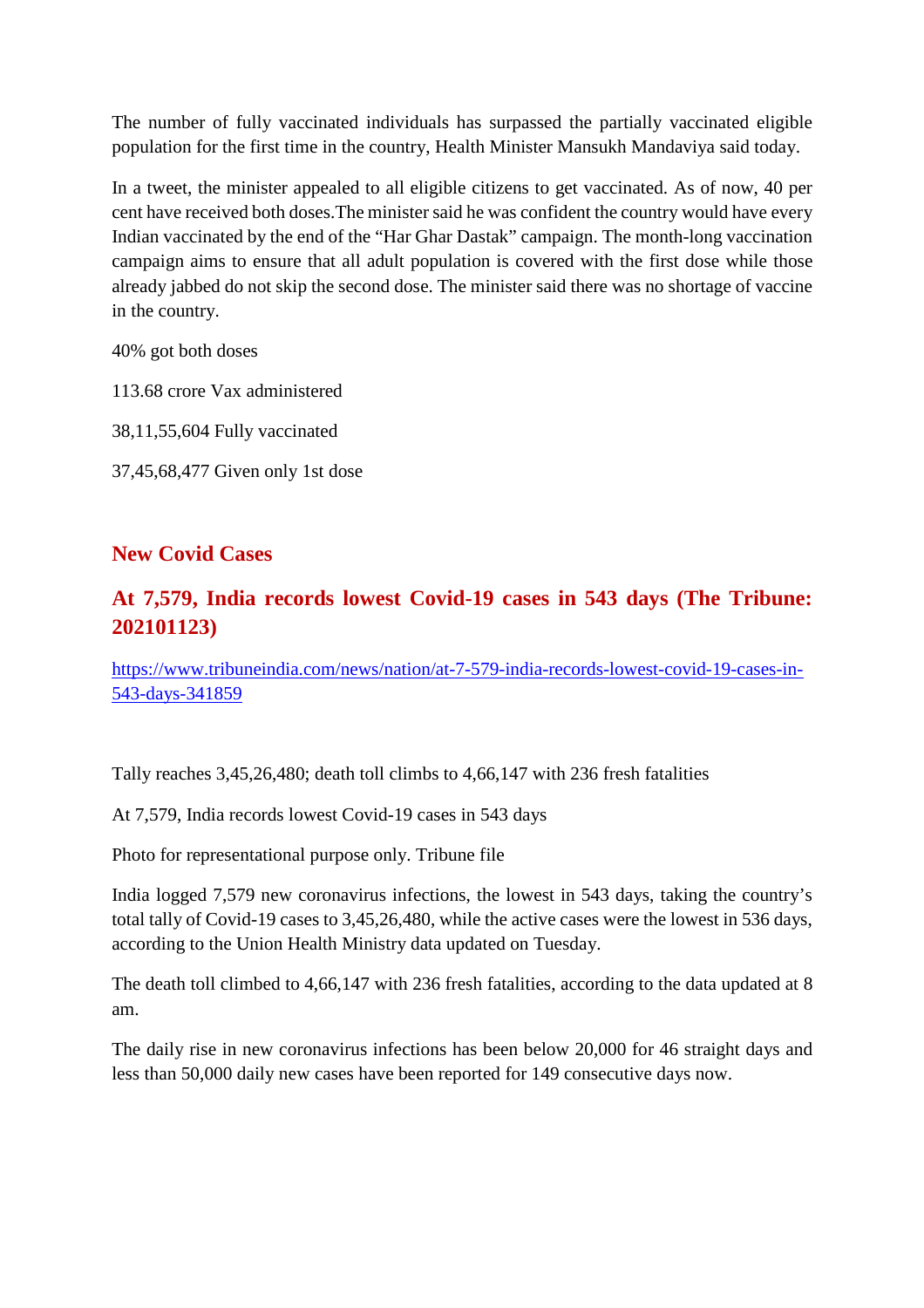The active cases declined to 1,13,584 and comprise 0.33 per cent of the total infections, the lowest since March 2020, while the national COVID-19 recovery rate was recorded at 98.32 per cent, the highest since March 2020, the ministry said.

A decrease of 4,859 cases has been recorded in the active COVID-19 caseload in a span of 24 hours.

India's COVID-19 tally had crossed the 20-lakh mark on August 7, 2020, 30 lakh on August 23, 40 lakh on September 5 and 50 lakh on September 16. It went past 60 lakh on September 28, 70 lakh on October 11, crossed 80 lakh on October 29, 90 lakh on November 20 and surpassed the one-crore mark on December 19.

India crossed the grim milestone of two crore on May 4 and three crore on June 23. PTI

# **ICMR**

# **ICMR toes WHO line, says booster shots not priority (The Tribune: 202101123)**

https://www.tribuneindia.com/news/nation/icmr-toes-who-line-says-booster-shots-notpriority-341564

The Indian Council of Medical Research (ICMR) on Monday reiterated its stand on Covid-19 boosters saying it was not a priority and administering the first two doses to the adult population was the current priority.

Centre: Appoint vax ambassadors

New Delhi: Keen to scale up vaccination, the government on Monday wrote to the states asking them to appoint local ambassadors to promote inoculation. TNS

ICMR chief Balram Bhargava said there was no current scientific evidence supporting the boosters.

Bhargava also downplayed studies that earlier claimed reduction in antibodies to Covid-19 after a few months of inoculation and therefore the need for boosters.

He said there was no need to measure antibodies as the immunity responses build up at various levels. On a study by one of its own regional centres in Bhubaneshwar that said Covid vaccine induced antibodies lasted from two to four months and therefore boosters could help, Bhargava said, "Booster doses of Covid vaccine are not a central theme at the moment in the scientific discussion. Getting two doses of the vaccine is a major priority. Several scientific rationale are now available to suggest that antibody levels should not be measured. You can have all kinds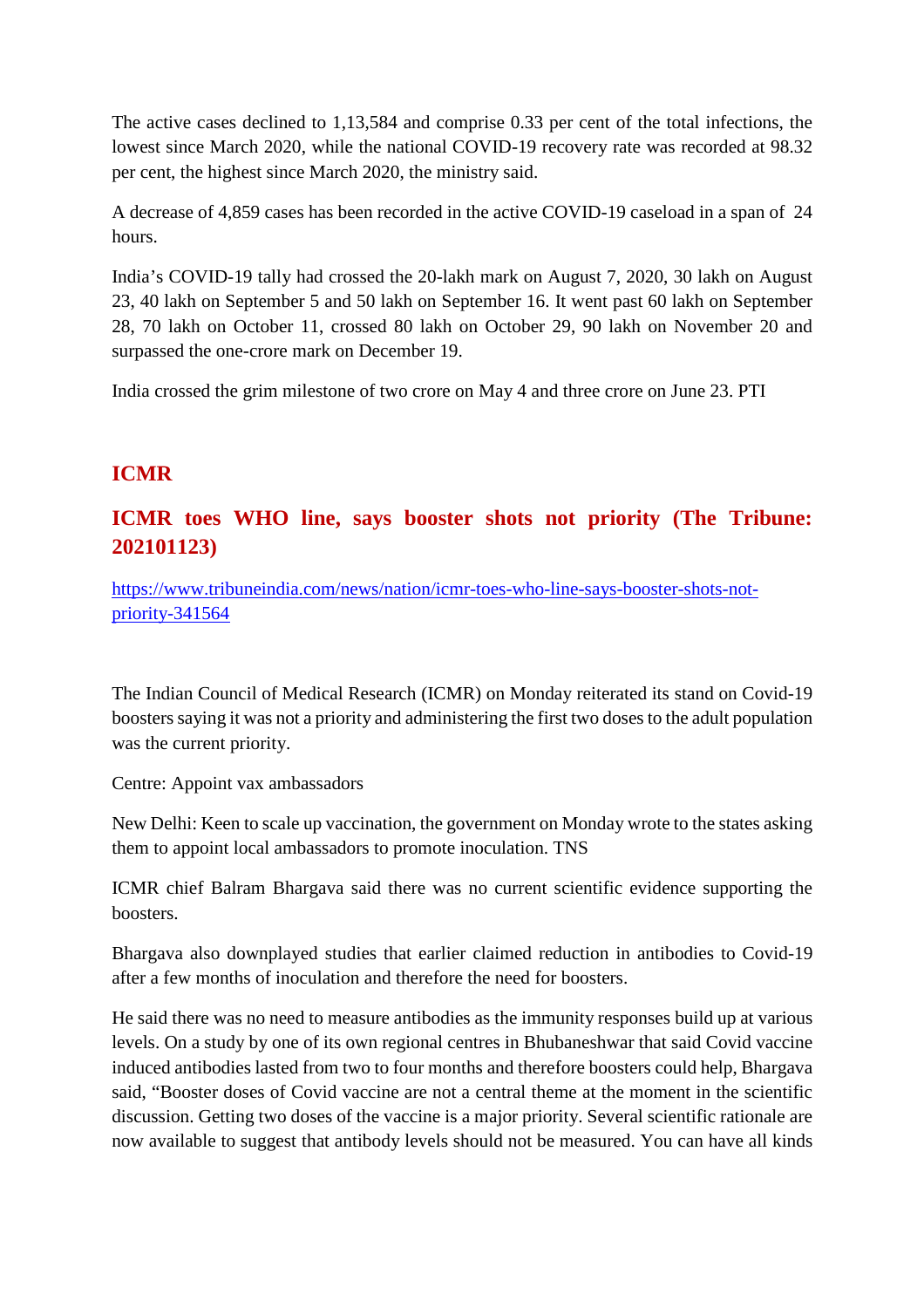of immunity responses post vaccination — from cellular to mucosal immunity. These studies commenting on antibodies are piecemeal studies."

# **Physical Functioning (The Asian Age: 202101123)**

http://onlineepaper.asianage.com/articledetailpage.aspx?id=15984418\

# HC resumes physical functioning restricted due to Covid-19 spread

**AGE CORRESPONDENT** NEW DELHI, NOV. 22

The Delhi High Court on Monday resumed fullfledged physical functioning which was restricted due to the Covid-19 pandemic.

All the judges started holding physical hearings from Monday while continuing the hybrid system.

The high court has been proceedings holding through video conferencing since March 2020 following the Covid-19 outbreak.

Later, few benches started holding physical courts daily on rotation basis.

Some of them are also

holding hybrid proceed-<br>ings, wherein lawyers have the option to attend the hearing via video conference instead of appearing in person.

On November 18, the high court issued its standard operating procedure (SOP) to regulate the entry of lawyers and litigants inside the court<br>building and said that those displaying symptoms of flu, fever, and cough shall not be allowed.

In the protocol issued by Registrar General Manoj Jain, the high court has clarified that no litigant, who is represented by a lawyer, would be permitted entry unless there is a specific direc-

tion.

It has also said that those coming to the high court have to strictly follow social distancing norms and wear masks at all times.

The SOP also made it clear that advocates. party-in-person, and registered clerks above the age of 65 years and those suffering from co-morbidities may refrain from physically appearing in courts.

On October 29, the high court had said that it would resume complete physical hearings from November 22 while continuing to give an option to parties to request<br>for video conferencing mode.

# **Covid Riots (The Asian Age: 202101123)**

http://onlineepaper.asianage.com/articledetailpage.aspx?id=15984622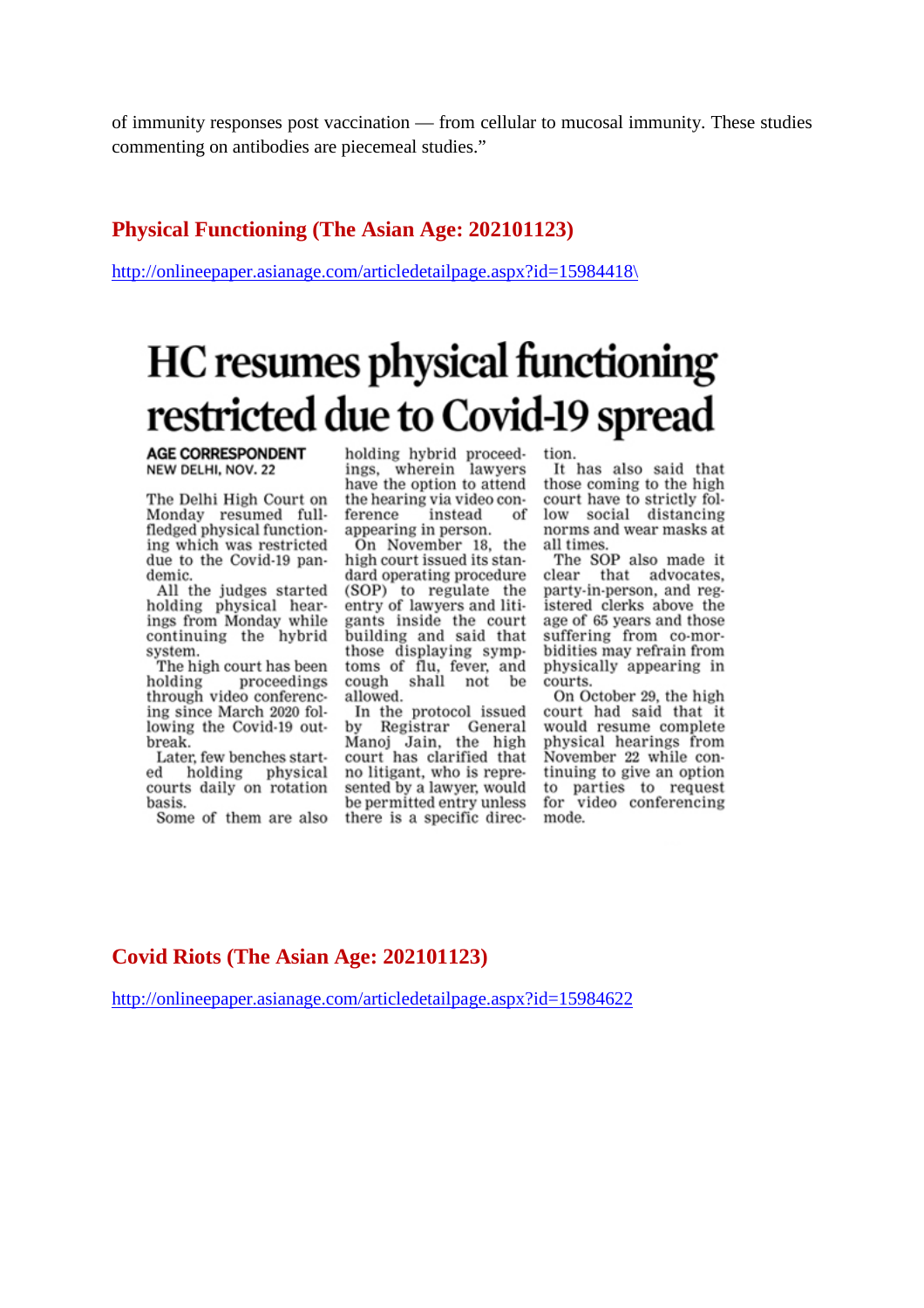# Europe's Covid riots follow pique, stress, radicalisation

n increasingly violent backlash against Covid restrictions in the face of a new wave has placed Europe on edge. Peaceful demonstrators, too, are being sucked into a fight over a strict lockdown as in Austria or more restrictions over social gatherings and the right to enter public indoor spaces in many other countries. With hospital systems under stress again with galloping numbers of new cases, European countries, including France and Germany, are being forced to reconsider their strategy to contain the coronavirus pandemic.

The movement against a clampdown on civil liberties is gathering pace even as the anti-vaxxers are rebelling against vaccine mandates. The demonstrations in Austria, Italy, Croatia, Denmark, Belgium and Switzerland in Europe and in Australia are pointing to a modicum of radicalisation as populations strain against continuing measures against a virus that is simply not going away. Riots seem to be breaking out in countries where rightist movements have more vocal acolytes taking to the streets.

Different countries have taken different routes at mitigation and containment.

The demonstrations in Austria, Italy, Croatia, Denmark, Belgium and **Switzerland in Europe are** pointing to a modicum of radicalisation as populations strain against continuing measures against a virus that is simply not going away

ranging from China's 'Zero Covid' determination to eliminate it altogether from its vast population to countries like the UK that have allowed the infection to spread in the community to an extent to invite herd immunity. The UK has leaned on vaccination to keep cases down to manageable levels. The UK's booster policy in administering 15 million third jabs for the most vulnerable sections of people after battling a wave in the summer has paid dividends and it looks askance at the civil unrest spreading across Europe now.

The point about immunisation mandates is whether countries can debar the unvaccinated

from many aspects of the new normal like socialising and work from office, etc. Even democracies that guarantee personal liberties are being forced to think of severe measures in the face of vaccine hesitancy, besides the downright refusal by some to take the jab or the complacency brought on by falling numbers in several places, including India. However, the fear of successive waves of the pandemic is real as seen in Europe now and in the US which has had the world's highest caseload and new case numbers for a while now.

Scientists at WHO fear that half a million deaths could be recorded by March unless action is taken now. People must heed about being cautious rather than complacent as the Covid threat has not been eliminated. The choice is clear because majorly vaccinated populations are doing better at handling the virus while elsewhere the pandemic is more one of the unvaccinated. The point is whether democracies can enforce compulsory vaccination when the foundational principle is one of personal liberty, which boils down to each individual having a choice.

India has tried to incentivise vaccination and has about half the way to go towards getting two jabs into its adult population, which is roughly 900 million going by the voters list. The knowledge gathered so far suggests that the time for booster doses is not far away as immunity is seen to wane in the vaccinated even as the children wait for the vaccines. It appears this voluntary push for vaccination as the route out of the pandemic is best represented in the India model. Of course, it is moot whether that alone would suffice to ensure the safety of all.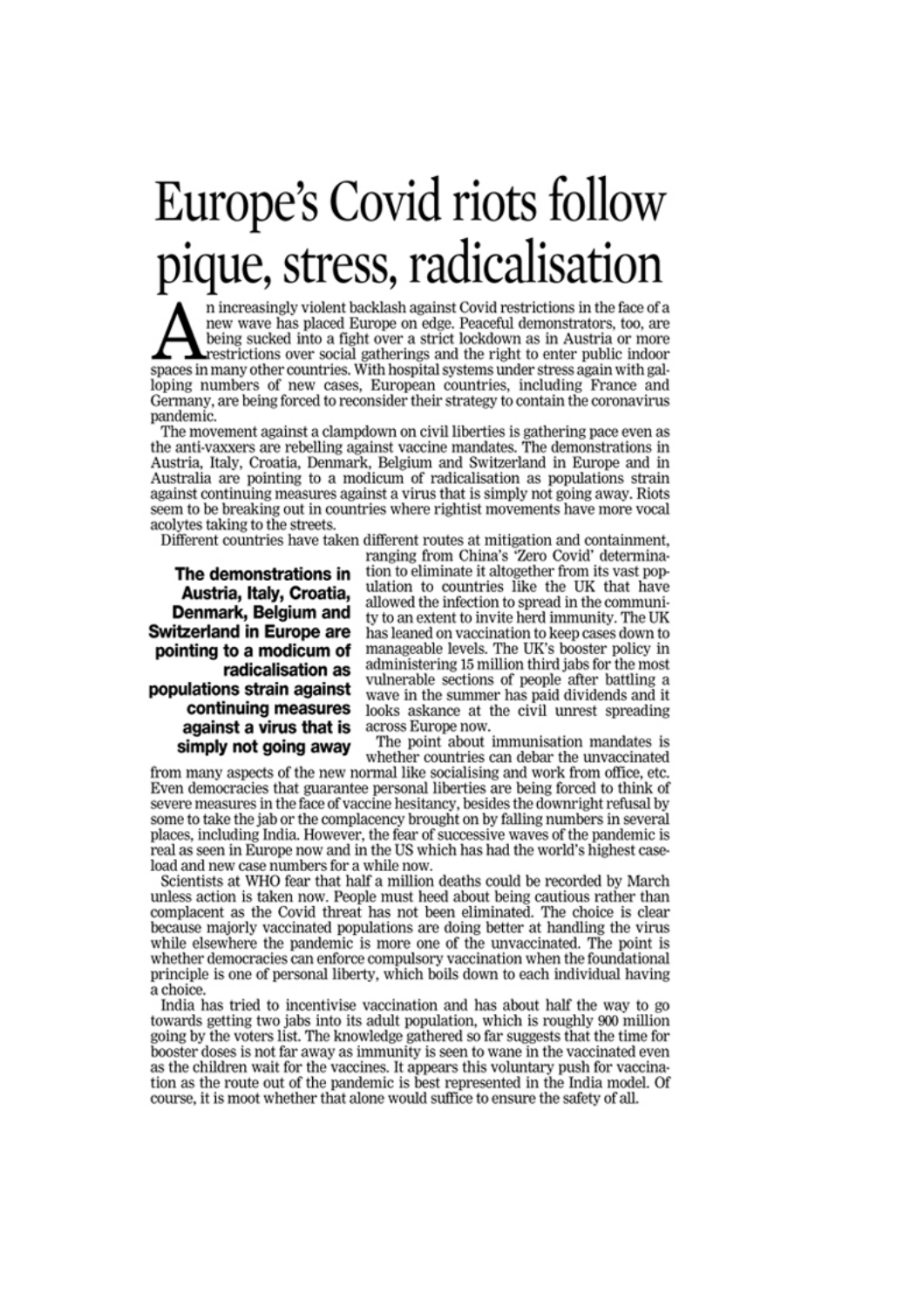# **Healthy Eating (The Asian Age: 202101123)**

http://onlineepaper.asianage.com/articledetailpage.aspx?id=15983078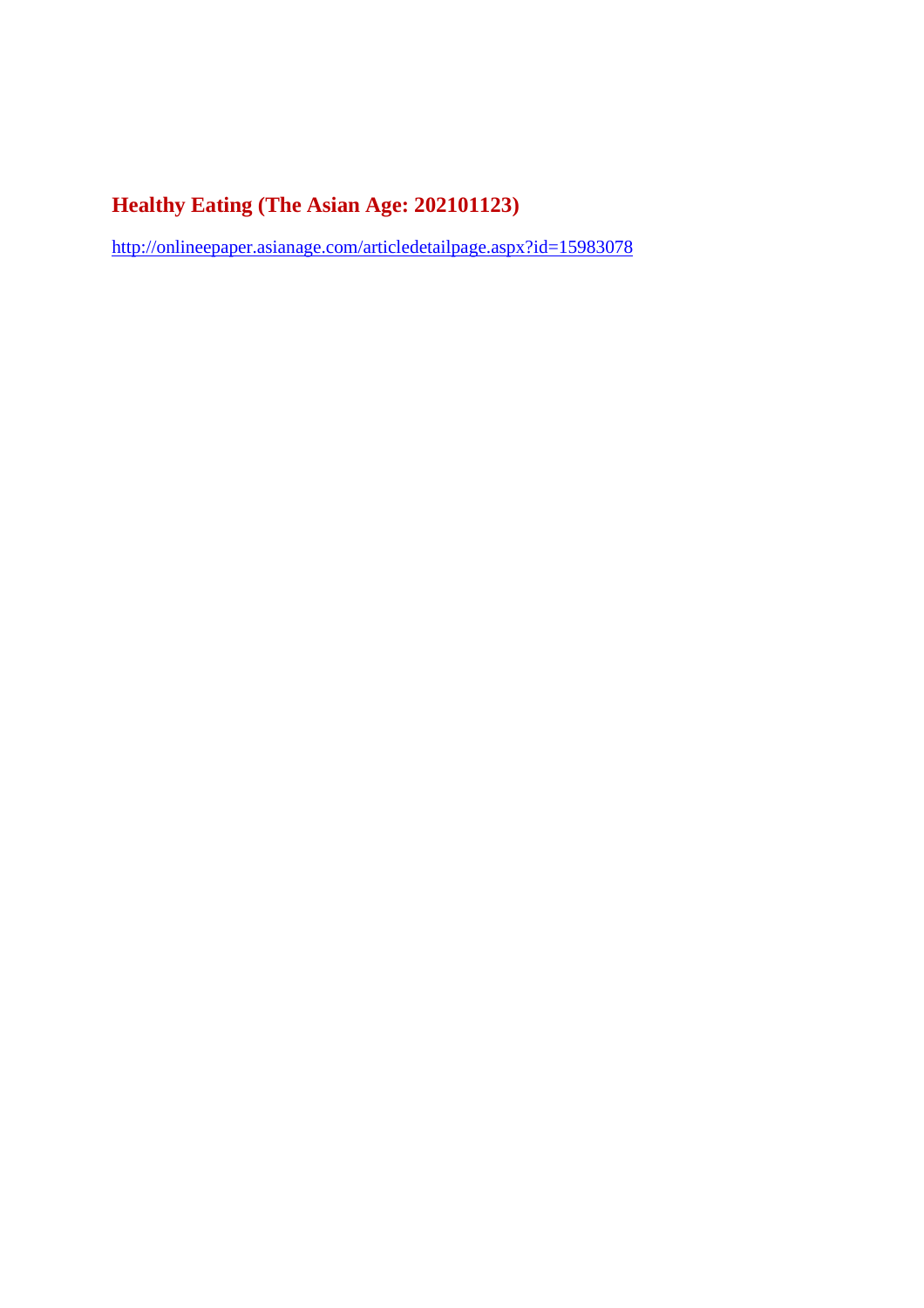# **ORTHOREXIA** When healthy eating<br>becomes a disorder



Tom Brady restricts<br>white salt, white flour,<br>sugar and white flour,<br>keeps off peppers and<br>tomatoes and uses<br>nothing but<br>coconut oil<br>to cook

**SWATI SHARMA** THE ASIAN AGE

THE ASIAN AGE<br>
led to a new type of eating disorder—<br>
ia. The apparenting disorder, or orthorex<br>
ien clean-eating disorder or orthorex<br>
with healthy eating becomes all consuming<br>
for some people. What's more, celebrities<br>

tomatoes and uses<br>nothing but cocount of the condition of the believe if it works<br>believe if it works<br>for Tom Brady, it<br>must be good. But<br>that's debatable.<br>while better-<br>while better-<br>while the conditional of the condition while better-<br>known eating dis-<br>orders like anorexia and bulimia

a and bulimia<br>
/focus on food quantity, orthorexia is all<br>
about the quality<br>
of food and

Orthorexia refers<br>to an unhealthy<br>obsession with<br>eating 'clean' or<br>pure' foots, and<br>unsurprisingly,<br>those who suffer<br>may restrict ear-<br>may restrict car-<br>that notad groups<br>to the extent that<br>they can become seriously<br>mail i about selecting foods that are<br>"pure" and "clean". It's a diet that "clean eaters" To look good, many teenagers start off with eating disorders,

about sections take the transport of the that in the same that the same that the transport of the base of the **the same in the same in the same in the base of the base of the base of the base of the <b>the morekanisty**. The

Sadly, people with orthorexia may not

Obsession about healthy food can lead to nutritional deficiencies, including compromised bone mass, extreme weight loss and malnourishment, which takes a mental toll, too

## **Skincare (The Asian Age: 202101123)**

http://onlineepaper.asianage.com/articledetailpage.aspx?id=15982859

even be aware that they're<br>not getting enough food<br>to sustain the amount of

**THEN TO PAGE 12**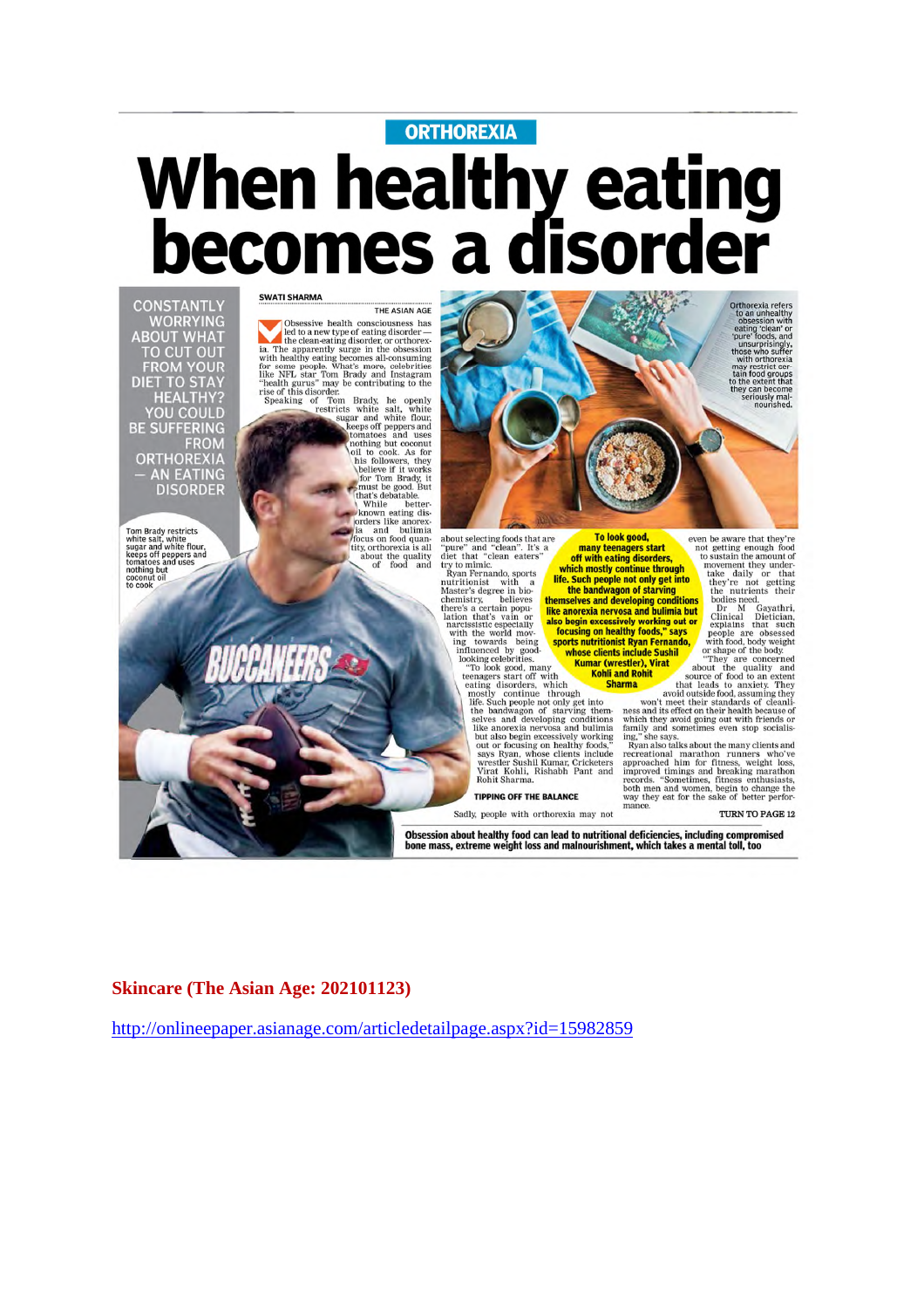# **LED TO STOP SKIN AGEING**

### HERE'S THE LATEST IN LIGHT THERAPY DEVICES, WHICH EXPERTS BELIEVE ARE GAME-CHANGERS IN THE SKINCARE LANDSCAPE

#### SWATI SHARMA

THE ASIAN AGE Light-emitting-diode<br>
(LED) light therapy is a<br>
skin treatment that does<br>
it uses skin-aste, low-level light<br>
in different wavelengths and<br>
colours like amber, blue, red

colours like amber, blue, red and green.<br>Developed by NASA for plant green.<br>growth experiments, LED lights have been around since the 1960s but only recently began<br>being used in skin treatment.<br>these lights being used in s

#### UNDERSTANDING LED LIGHTS

Face yoga practitioner and from<br>Itacialist expert Vibluti Arora from House of Beauty shares of<br>mean from House of Beauty shares some interesting aspects on the deray LED light the<br>rapy has been thoroughly tested, evaluate

increased collagen production or<br>reduced wrin-<br>kles," adds<br>the doctor.



**DIFFERENT COLOURS AND THEIR** LED in a clinical trial, and both<br> **EFFECTS**<br>
were found to have anti-ageing<br>
This seven-colour LED photon facial wrinkles. Blue light that<br>
alth theray treatment helps in basteria-zapping pro

**Example 15 and 16 and 16 and 16 and 16 and 16 and 16 and 16 and 17 and 18 and 17 and 18 and 18 and 18 and 18 and 18 and 18 and 18 and 18 and 18 and 18 and 18 and 18 and 18 and 18 and 18 and 18 and 18 and 18 and 18 and 18** 

-Vibhuti Arora,<br>face yoga practitioner and facialist expert

Recent<br>
Mass from that<br>
the phototherapy<br>
may be an effec-<br>
the phototherapy<br>
tive way to treat<br>
these conditions<br>
this therapy can<br>
the secaly combined into your current<br>
done for assthetic purposes<br>
Dr Navnit Haror,<br>
Dr



**CONSIDENT CONSIDERATIVE CONSIDERATIVE CONSIDERATIONS (CONSIDERATIVE)**<br>them—and photo-rejuveration and them and proper alternation in the state of the comparison in the consequence of those to have LED light theraby at a d

#### $\Box$  USES AND BENEFITS

# LED light therapy can help<br>treat a variety of skin prob-<br>lems, including the following:

- $\bullet$  acne
- · dermatitis<br>• dull skin
- $eczema$

#### · psoriasis  $$

- 
- 
- 
- rosacea<br>• scarring<br>• signs of aging, including<br>• wrinkles and age spots<br>• wound healing<br>• other inflammatory skin<br>• other inflammatory skin

# **RISKS OF LED LIGHT**<br>THERAPY

While LED light facials might While LED Ignt factails might<br>be a better choice compared to<br>other options like lasers as<br>they generally have fewer side<br>effects, they can also cause<br>mild reactions, such as the fol-<br>lowing:

- **Redness**
- Swelling<br>• Itching
- · Dryness

# **LED LIGHT FACIAL**<br>DEVICES

Given below are a few of the<br>devices used for the treatment:

- 
- 
- 

- Light facial masks<br>• Light wands for targeted<br>• Spot treatment<br>• Mesotherapy electropora-<br>• Mesotherapy electropora-<br>• Professional LED light<br>• machines
- 



Supermodel Chrissy Teigen uses<br>a LED Light Therapy mask for<br>better skin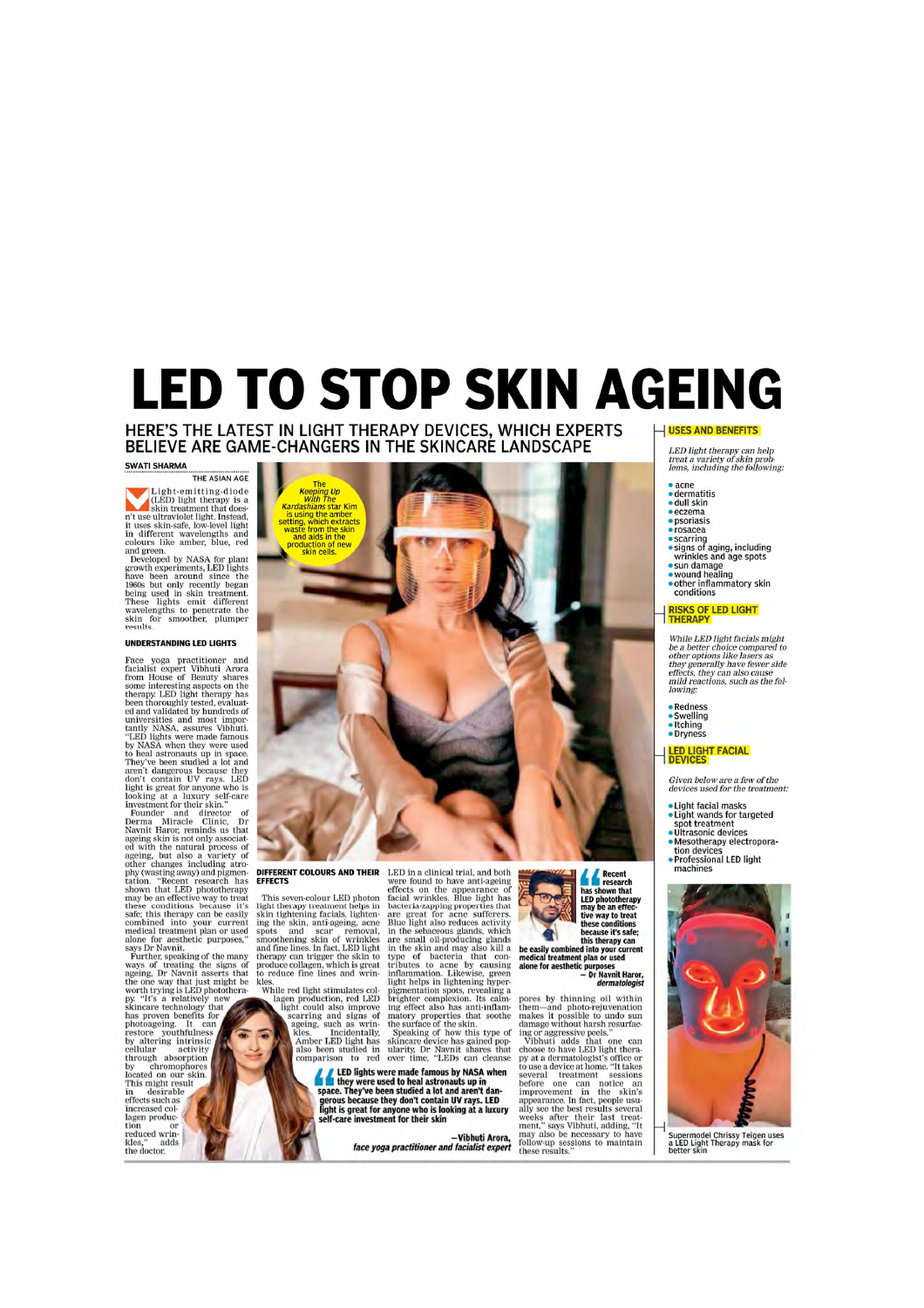# **Lung Cancer Awareness Month**

# **Lung Cancer Awareness Month: How air pollution affects our health (The Indian Express: 202101123)**

https://indianexpress.com/article/lifestyle/health/lung-cancer-awareness-month-air-pollutionhealth-lungs-respiratory-problems-7635005/

Pollutants do not just cause cancer, they are also proven to cause increased cardiovascular/ischaemic heart disease leading to heart attacks and strokes, increased mortality among infants and children, increased asthma and COPD

Lung Cancer Awareness Month, Lung Cancer Awareness Month 2021, air pollution, pollution and lungs, how pollution harms the lungs, indian express news

Particulate pollution is a tiny particle that comprises acids, organic chemicals, metals, soil and dust. (File)

In the northern parts of the country, winter is usually synonymous with pollution. There is a thick blanket of smog (smoke and fog) which engulfs many cities. Prolonged exposure to smog can cause many health issues, and this Lung Cancer Awareness Month we look at how pollution particularly affects lungs.

Dr Niti Raizada, director, medical oncology and hemato-oncology at Fortis La Femme Hospital, Richmond Road, Bengaluru, says we generally associate lung cancer with tobacco smoking.

"Particulate pollution is a tiny particle that comprises acids, organic chemicals, metals, soil and dust. The ultra fine particles not only wade through the lungs, they can also easily enter our bloodstream and cause harm. These are mixtures of solid and liquid that are emitted largely by vehicles (nitrates), power plants, industries (sulphur dioxide). It can also be natural environmental (radon). Essentially, the air may appear clean as we cannot see these particles, but they all cause cancer," the doctor explains.

According to her, these pollutants do not just cause cancer, they are also "proven to cause increased cardiovascular/ischaemic heart disease leading to heart attacks and strokes, increased mortality among infants and children, increased asthma and COPD (chronic obstructive pulmonary disease)".

Dr Raizada warns that one does not need years and decades of exposure to get lung cancer, even short term exposure to high quantities is known to trigger the mutations causing lung cancer.

So, what steps can be taken to tackle this?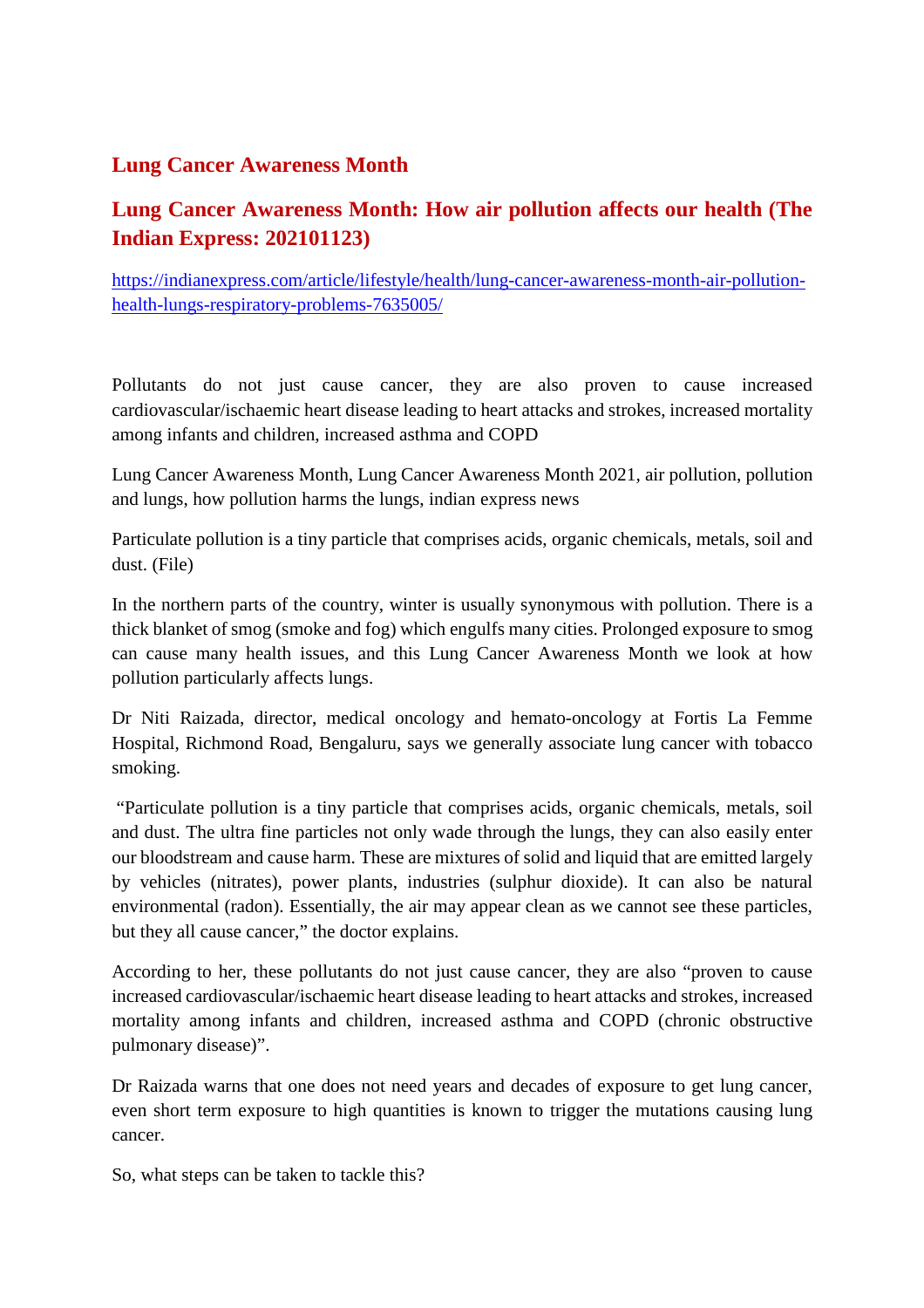"We may not be able to get away from the pollution of big cities, but when we go outside for exercise, it is wiser to stay away from paths on which there are polluting vehicles. It is better to choose a park. Similarly, look out for sources of pollution like burning of fossil fuel stoves, diesel generator fumes, and ensure all safety measures for the fumes are properly channeled out through the exhausts much above the height of the buildings," the doctor advises.

# **Mental health**

# **Can yoga impact the mental health of an unborn child? Find out (The Indian Express: 202101123)**

https://indianexpress.com/article/lifestyle/health/yoga-impact-mental-health-unborn-childpregnancy-7576303/

Yogic studies show a pronounced effect on an unborn child when a mother incorporates yogic practices in her life, where her body is in complete alignment with her mind, says Advait Yogbhushan

yoga, yoga and mental health, yoga during pregnancy, pregnancy and mental health, how yoga affects the health of unborn, indian express news

Even before conceiving, the mother has certain hormones in her body that are directly related to her mental state, such as dopamine, serotonin, or endorphins. (Photo: Getty/Thinkstock)

The health of the mother directly impacts that of her child when they are in the womb. Advait Yogbhushan, the founder of Himalayan Yogi Institutes and a sacred science teacher, explains that a woman's mental health, her internal state has a significant impact on the development of her unborn child. The health, illness, intelligence, and dealing with the environment outside the womb are all being conveyed to the fetus through the mother's thinking process during the nine months of pregnancy.

"Even before conceiving, the mother has certain hormones in her body that are directly related to her mental state, such as dopamine, serotonin, or endorphins. These hormones are responsible for stabilising emotional health and the entire body. They enable brain cells and other nervous system cells to commute and transfer to the unborn child," he says.

He continues by saying that as modern science and yogic studies explain, "genes only impact chemical balance, which takes place within the body and influences the new chromosomes to break and develop into new genes. The old gene patterns can be altered through working on oneself".

When a woman conceives a fetus, therefore, it is already exposed to the outer environment through sounds, air, food consumed or the emotions she feels. The womb science (garbh vigyan) suggests it is mesmerising that there is a connection between the living being residing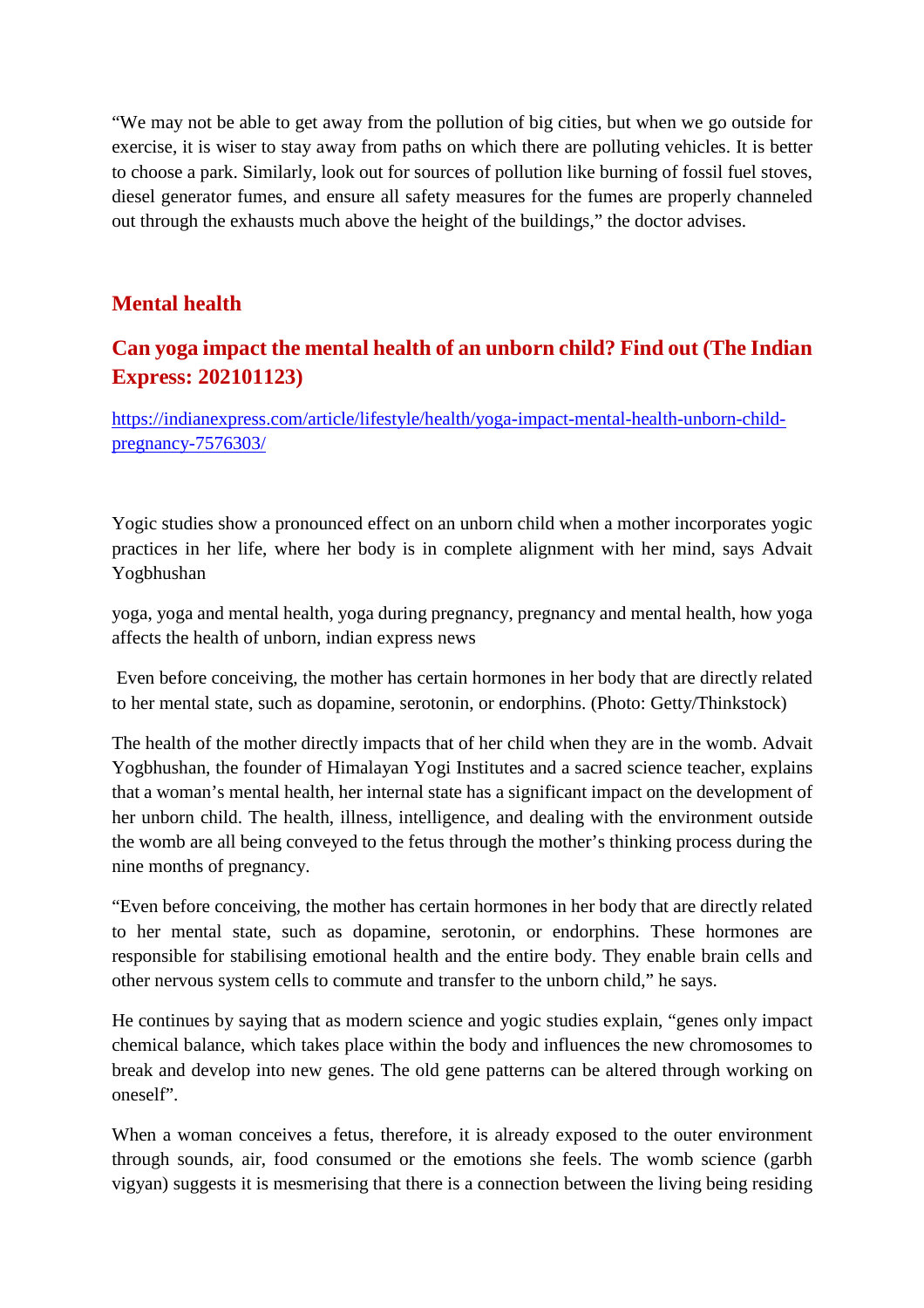inside the woman's womb to the outer world with the help of elements that nature offers to humankind.

"If we compare the cortisol level (main stress hormone present in the plasma) and the amniotic fluid (where the fetus is exposed the most) present in the womb of an anxious mother, the correlation would be higher as compared to a less-anxious woman. It has been proven that the placenta functions differently with anxious mothers and, thus, can increase the cortisol level in the amniotic fluid where the fetus is most exposed," he explains.

ALSO READ |Yoga and pregnancy: Some asanas you can try to manage physical discomfort, emotional fluctuations

Modern science and ancient studies prove genes can be transferred through generations. A child can present a habit or apparent feature of their paternal great-grandfather or can have a similar feature as their maternal grandmother. The genes are constantly mutating, and different cells are forming, inherited from parents. These cells can be altered through certain practices, wherein we bring our mind to a still state; yogic practices teach us to connect with our inner self, he adds.

Advait yogic therapies explain the concept of the spine, where the motor nerves responsible for the productivity of our body, such as the respiratory system, have a direct impact on breathing or movement of muscles to sustain in our daily life routine.

"Using these techniques, we can extend and elongate the spine from the anterior end so the motor nerves can perform to their maximum ability. Yogic studies show a pronounced effect on an unborn child when a mother incorporates yogic practices in her life where her body is in complete alignment with her mind," says Yogbhushan.

"Include breathing, postures and meditation of advait yoga, to attain a positive state throughout the journey," he suggests.

# **Pregnancy**

# **Five things to consider while planning pregnancy in your 30s (The Indian Express: 202101123)**

https://indianexpress.com/article/lifestyle/health/five-things-to-consider-planning-pregnancyin-your-30s-reproductive-health-7635397/

If you and your partner are planning a baby during your mid/late 30s, you need to gather information about your reproductive and physical health

pregnancy, planning a pregnancy in 30s, pregnancy in 30s versus pregnancy in 20s, reproductive health, healthy pregnancy, late pregnancy, indian express news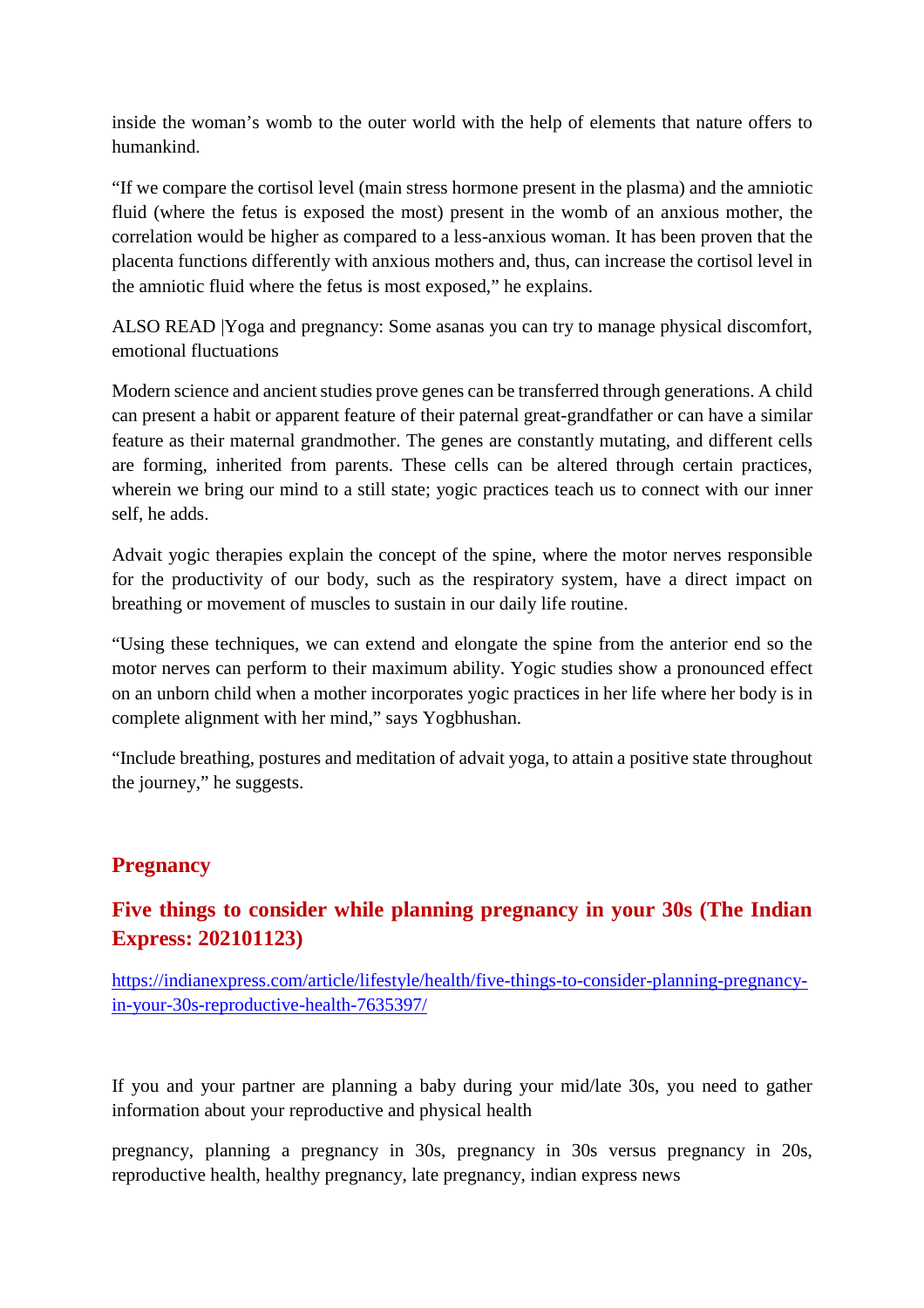Before thinking about getting pregnant after 35, you must keep in mind that fertility treatments cannot solve all your age-related fertility complications. (Photo: Getty/Thinkstock)

Nowadays, many people push their pregnancy to their 30s, seeking financial stability and other factors before welcoming a child. While it is a personal decision and there is no definite time to plan motherhood, one needs to understand that from the standpoint of health, a few things need to be considered.

Dr Anindita Singh, fertility consultant, Nova IVF Fertility East, Kolkata, says getting pregnant after 35 can bring a lot of complications, affecting the fertility rate.

ALSO READ |Nutrition needs of preterm babies

•The odds of getting pregnant are lower

•The decline in fertility rate

•Increase in miscarriages

•Multiple complications placenta previa, premature delivery, chances of abnormalities like Down syndrome

"Early pregnancy during your 20s or early 30s has fewer or no complications. If you and your partner are planning a baby during your mid/late 30s, you need to gather information about your reproductive and physical health," Dr Singh suggests.

Here are five important things to keep in mind:

1. Pregnancy is possible in your mid/late 30s

Conceiving any time before turning 37 is considered suitable. You must be careful with your current health status and your proximity to menopause. Do not believe that once you hit 35, you have zero chances of getting pregnant. After 35, the quality of eggs and fertility rate start declining, which reduces chances, but it is not something that cannot happen at all.

ALSO READ |What causes breast milk to turn pink? Experts elucidate

2. Your partner's age matters

As much as your age matters during the process, you must keep in mind your partner's age too. Male fertility also declines with age, but the rate is lower than women.

3. Do not wait to seek medical intervention

If you and your partner are in your mid/late 30s and cannot conceive within six months of trying, do not hesitate to seek medical intervention. In fact, it is better to start with a fertility screening before you plan your baby. If there are complications, begin the treatment as soon as possible.

4. Fertility treatments cannot solve all age-related fertility issues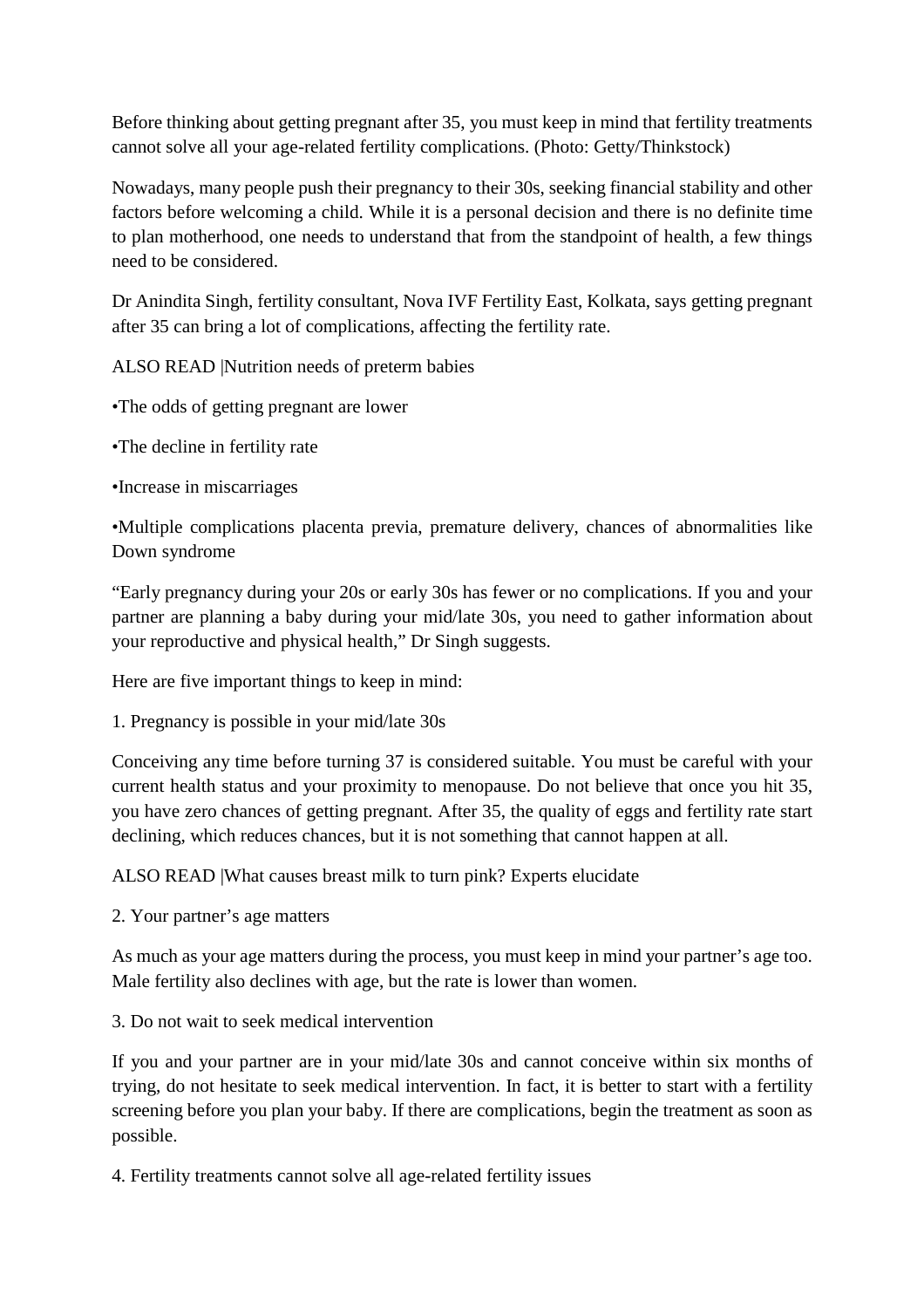Before thinking about getting pregnant after 35, you must keep in mind that fertility treatments cannot solve all your age-related fertility complications. Fertility treatments are more successful if the issue is found out early.

For example, the success rate with intrauterine insemination (IUI) will differ during your 20s and 30s.

ALSO READ |Why couples must get premarital health checkup done about six months before the wedding

5. Adopt a healthy lifestyle

A healthy lifestyle plays a pivotal role in ensuring that your fertility does not deteriorate. When you are over 35 years of age, you need to be careful with your diet and health. Your doctor/specialist may advise you to:

- \* Exercise regularly
- \* Eat a nutritious diet
- \* Change sleeping patterns and reduce stress
- \* Avoid sugar and caffeine
- \* Quit smoking and drinking alcohol

Cancer Conversations: Costs of Treatment & Care

Reaching out to a financial planner and investing in a health insurance policy, specially crafted for cancer, can go a long way. For instance, Aditya Birla Sun Life Insurance offers comprehensive options with maximum coverage.

Cancer Conversations is about generating hope.

Cancer treatment can be expensive. That's why the launch edition of Cancer Conversations an initiative to spread awareness and not fear—brought to you by The Indian Express and Aditya Birla Sun Life Insurance, delves into the expenses incurred so that you can plan for it.

Cancer not only impacts health, but it also takes a toll on your finances. The cost varies anywhere between Rs 50,000 to Rs 50,00,000. It depends heavily on the stage and type of cancer, types of treatments, post-treatment care, and duration of hospital stays. Many inflicted by the disease struggle to pay their bills, file for bankruptcy, or stop treatment so that they do not burden their families. The good news however is that you can eliminate the financial burden by planning for it in advance. But before that you need to know about the expenses that you may face. The launch edition of Cancer Conversations, an initiative by The Indian Express and Aditya Birla Sun Life Insurance, lists down the things to consider so that you can be on top your finances.

Loss of Income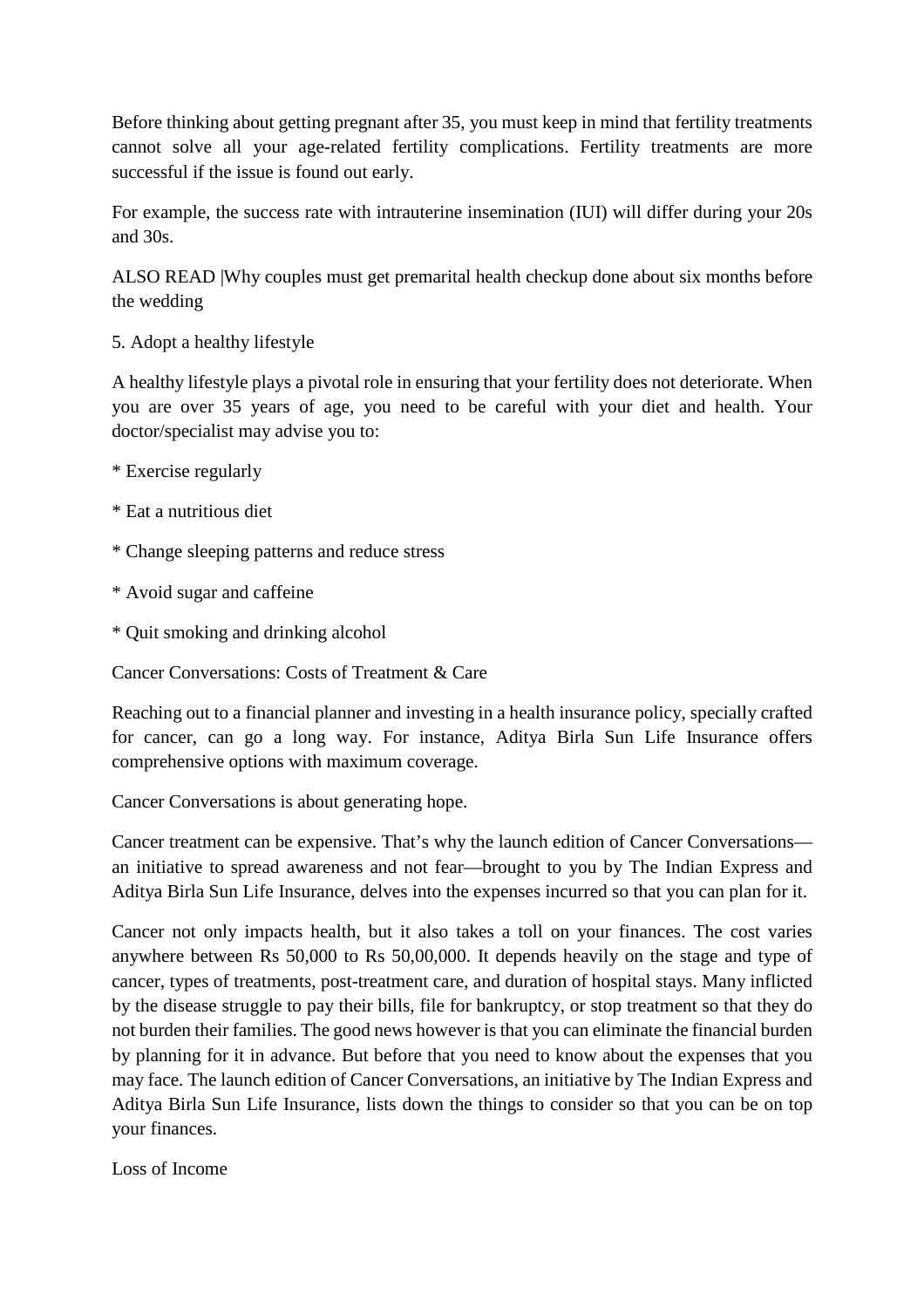Chances are that during cancer treatment, you may not have the strength to work as efficiently as you do right now. You may require a long leave of absence from work. Even your caregiver (who in most cases is a family member) may need to take time off. These leaves could very well be unpaid and can affect your treatment expenses as well as your household overheads.

# Medical expenses

This includes doctors' fees, diagnostic tests, time spent in hospitals, and other medical services like oxygen and blood transfusion, as well as medicines. The doctors' fees will depend on their experience and expertise. The cost of diagnostics varies as per the type of tests and the frequency with which you need to do them. Hospital costs in India depend on whether you choose a public or private hospital—the latter being twice as expensive or more. Apart from this, consider the cost of medication that will be used to treat you as well as prescribed to you to alleviate certain side effects. You should also factor in the cost of surgeries, prosthetics, and reconstruction.

# Non-medical expenses

Take into consideration that you and your caregiver may need to travel for treatment, either outside the country or to another city. So apart from medical costs, you will need to think about transport and stay. You may also need to hire an extra hand if you're a parent or have old parents depending on you. During treatment, you may not have the strength to take care of them. These expenses also include other supportive therapies like palliative care and pain management, mental health support, physical therapy, and nutrition therapy.

# What you should do

Instead of living from paycheck to paycheck, it would be wise to plan your finances as early as possible. Reaching out to a financial planner and investing in a health insurance policy, specially crafted for cancer, can go a long way. For instance, Aditya Birla Sun Life Insurance offers comprehensive options with maximum coverage. It also has an efficient ecosystem that supports patients and their families.

UP 2022 Election Campaign Live Updates: No plans for caste-based meets, Congress to focus on women

No plans for caste-based meets in Uttar Pradesh, Congress to focus on women

MoS Ajay Mishra absent on final day, not seen in photos with PM Modi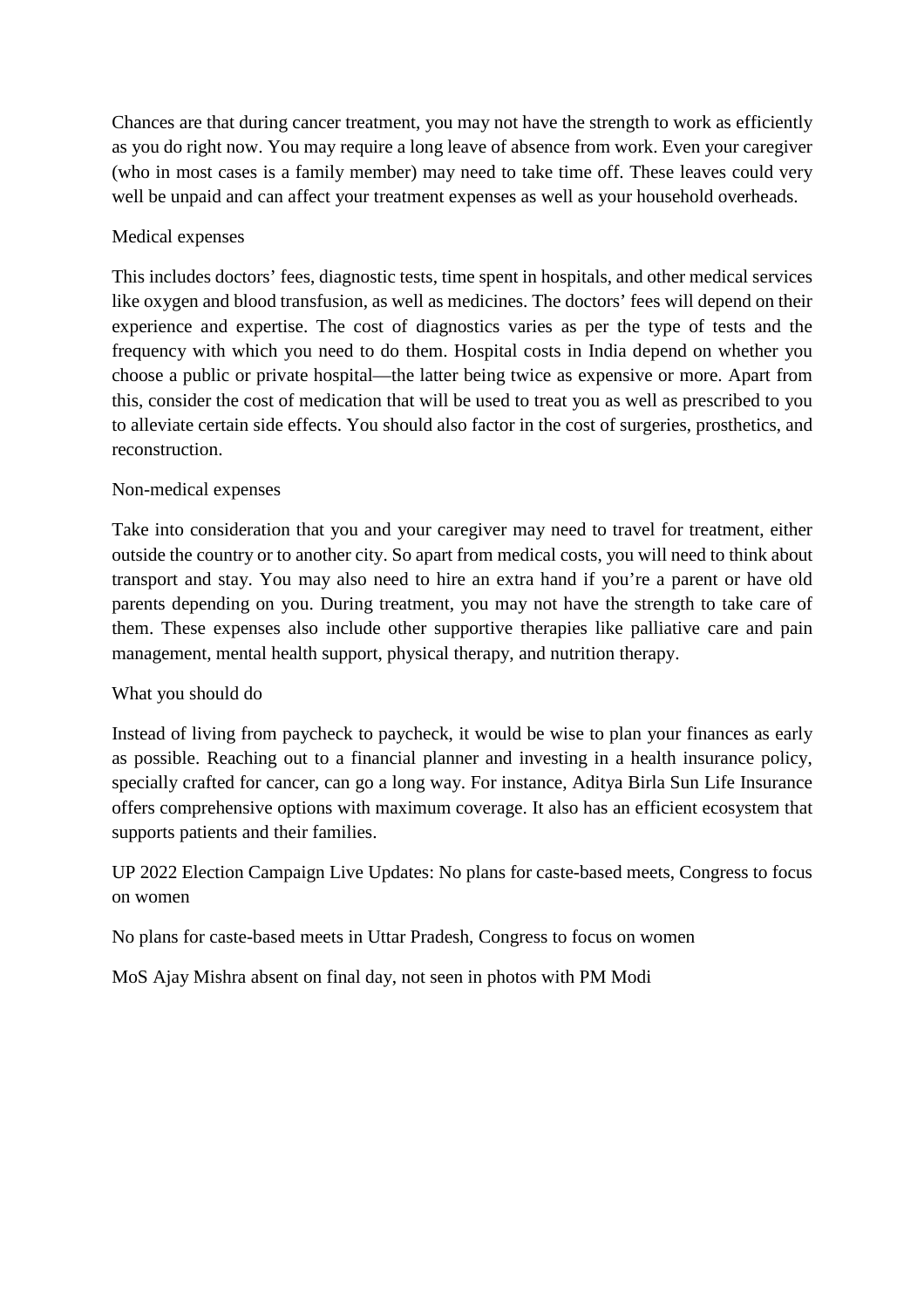# **Cancer Conversations**

# **Cancer Conversations: Costs of Treatment & Care(The Indian Express: 202101123)**

https://indianexpress.com/article/lifestyle/sponsored-lifestyle/cancer-conversations-costs-oftreatment-care-7636050/

Reaching out to a financial planner and investing in a health insurance policy, specially crafted for cancer, can go a long way. For instance, Aditya Birla Sun Life Insurance offers comprehensive options with maximum coverage.

# **Cancer Conversations**

# **Cancer Conversations is about generating hope. (The Indian Express: 202101123)**

https://indianexpress.com/article/lifestyle/sponsored-lifestyle/cancer-conversations-costs-oftreatment-care-7636050/

Cancer treatment can be expensive. That's why the launch edition of Cancer Conversations an initiative to spread awareness and not fear—brought to you by The Indian Express and Aditya Birla Sun Life Insurance, delves into the expenses incurred so that you can plan for it.

Cancer not only impacts health, but it also takes a toll on your finances. The cost varies anywhere between Rs 50,000 to Rs 50,00,000. It depends heavily on the stage and type of cancer, types of treatments, post-treatment care, and duration of hospital stays. Many inflicted by the disease struggle to pay their bills, file for bankruptcy, or stop treatment so that they do not burden their families. The good news however is that you can eliminate the financial burden by planning for it in advance. But before that you need to know about the expenses that you may face. The launch edition of Cancer Conversations, an initiative by The Indian Express and Aditya Birla Sun Life Insurance, lists down the things to consider so that you can be on top your finances.

## Loss of Income

Chances are that during cancer treatment, you may not have the strength to work as efficiently as you do right now. You may require a long leave of absence from work. Even your caregiver (who in most cases is a family member) may need to take time off. These leaves could very well be unpaid and can affect your treatment expenses as well as your household overheads.

Medical expenses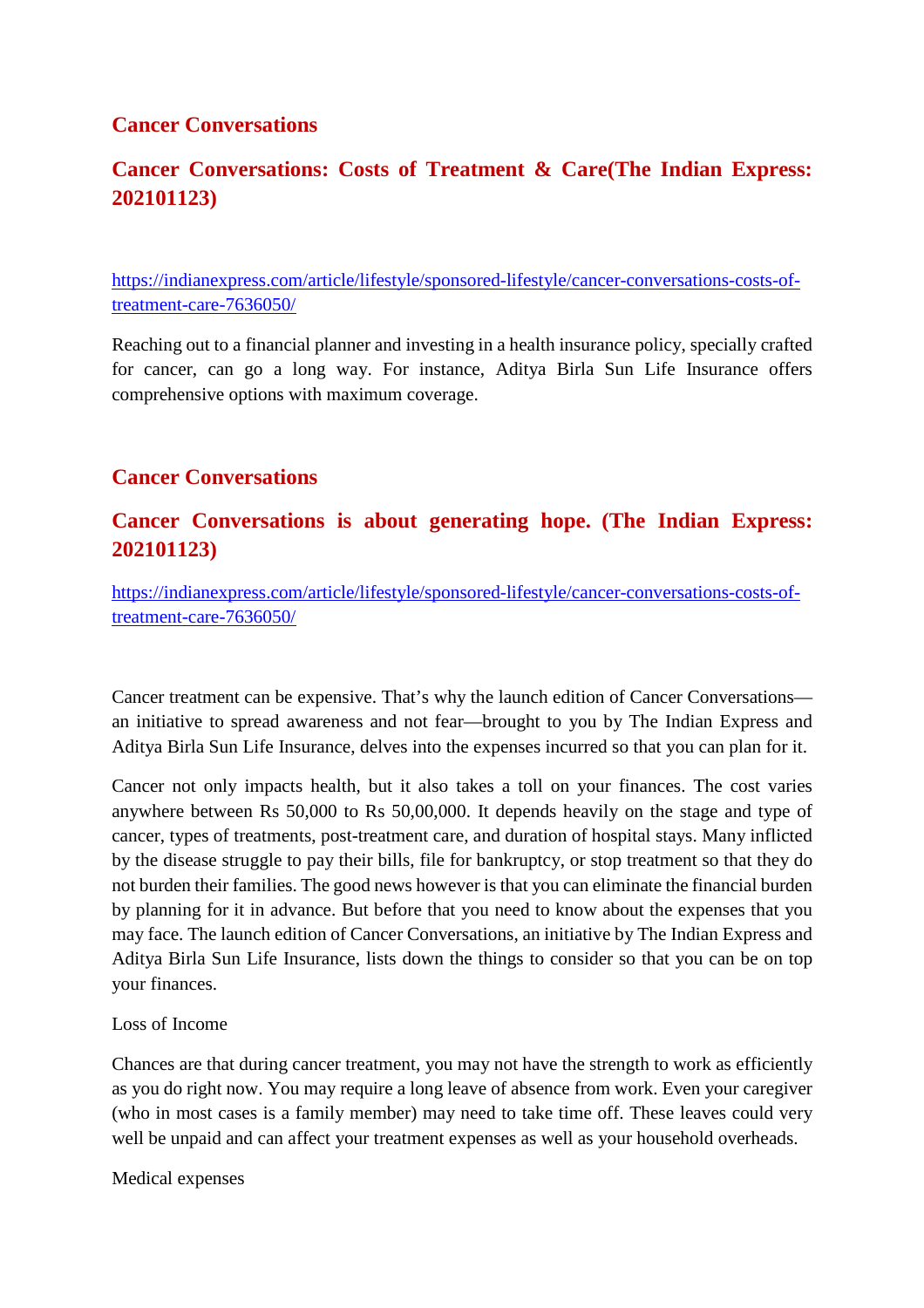This includes doctors' fees, diagnostic tests, time spent in hospitals, and other medical services like oxygen and blood transfusion, as well as medicines. The doctors' fees will depend on their experience and expertise. The cost of diagnostics varies as per the type of tests and the frequency with which you need to do them. Hospital costs in India depend on whether you choose a public or private hospital—the latter being twice as expensive or more. Apart from this, consider the cost of medication that will be used to treat you as well as prescribed to you to alleviate certain side effects. You should also factor in the cost of surgeries, prosthetics, and reconstruction.

## Non-medical expenses

Take into consideration that you and your caregiver may need to travel for treatment, either outside the country or to another city. So apart from medical costs, you will need to think about transport and stay. You may also need to hire an extra hand if you're a parent or have old parents depending on you. During treatment, you may not have the strength to take care of them. These expenses also include other supportive therapies like palliative care and pain management, mental health support, physical therapy, and nutrition therapy.

## What you should do

Instead of living from paycheck to paycheck, it would be wise to plan your finances as early as possible. Reaching out to a financial planner and investing in a health insurance policy, specially crafted for cancer, can go a long way. For instance, Aditya Birla Sun Life Insurance offers comprehensive options with maximum coverage. It also has an efficient ecosystem that supports patients and their families.

# **Skincare alert:**

# **Skincare alert: This Ayurvedic trick can cure your acne(The Indian Express: 202101123)**

https://indianexpress.com/article/lifestyle/life-style/skincare-alert-ayurvedic-trick-cure-acnealoe-vera-skincare-7634005/

Hint: It involves the humble aloe vera plant and its gel

acne, acne problem, how to cure acne, treatment for acne, cure for acne problem, home remedy for acne problem, aloe vera gel for acne, indian express news

Sliced aloe vera plant's gel can help ease your acne issues. (Photo: Getty/Thinkstock)

Acne is a common skincare problem around the world. While it is normal to have them during teenage years, adult acne becomes an issue — it could also be indicative of an underlying health condition. It is, hence, advisable to get it checked by a doctor.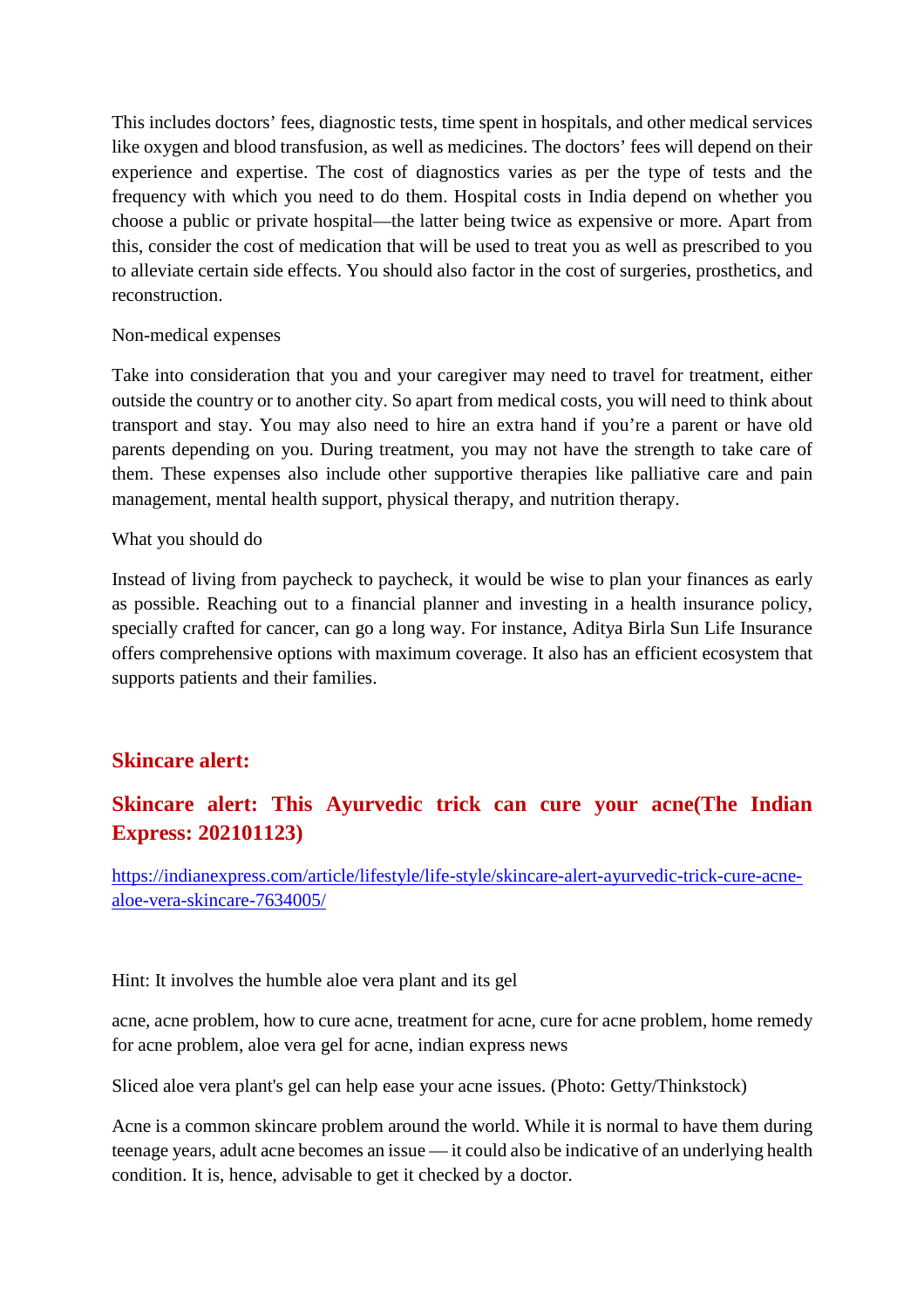Nonetheless, there is also no harm in finding out about the tips and tricks that can help control it, and get rid of the issue altogether. Mostly, acne is a result of poor skincare habits and eating problems. A balanced lifestyle that includes clean eating, staying hydrated and using the right skincare products, along with staying physically active, can help.

Dermatologist reveals popular skincare hacks that don't really work

Ruchita Acharya, the founder of Glow and Green, a beauty content platform, says the ancient science of Ayurveda combines modern lifestyles and health-conscious habits with natural substances, medicines, and herbs to help us live a disease-free and healthy life.

"The primary objective of Ayurveda is to restore the individual's balance between mind, body and spirit. This provides us with the information that we need to cure our diseases, including acne and other skin-related issues," she says.

Acharya shares a quick and easy remedy that — she claims — will not only help with your acne, but also save money.

"Aloe vera is effective and cost efficient. Besides antioxidants, enzymes, and vitamins A and C, its anti-inflammatory properties are exceptionally strong, making it a promising treatment for acne that manifests in inflammatory blemishes, such as pustules and nodules. Aloe vera is beneficial for gently cleansing the skin. It is an antiseptic that prevents bacteria from spreading. Polysaccharides and gibberellins are found in it, and in addition to helping with the growth of new cells, they reduce inflammation and redness. As an astringent, it shrinks the pores by flushing excess sebum, dirt, and microbes out. Acne, as well as burns and dry skin, can be treated with it," she explains.

How to use aloe vera for acne

Find an aloe vera plant, cut it in half, and using a cotton swab, directly apply the gel on your pimple. Or buy a bottled variety from a health store and apply it according to the instructions provided.

Try this method for 10-15 days to see the results. Add this to your daily routine and see the effects for yourself!

While aloe vera does not have any side effects, make sure you are not allergic to it, the expert cautions.

# **Vaccine drive**

# **Centre to review vaccine drive in northeast and Puducherry (The Hindu: 202101123)**

https://www.thehindu.com/news/national/centre-to-review-vaccine-drive-in-northeast-andpuducherry/article37614026.ece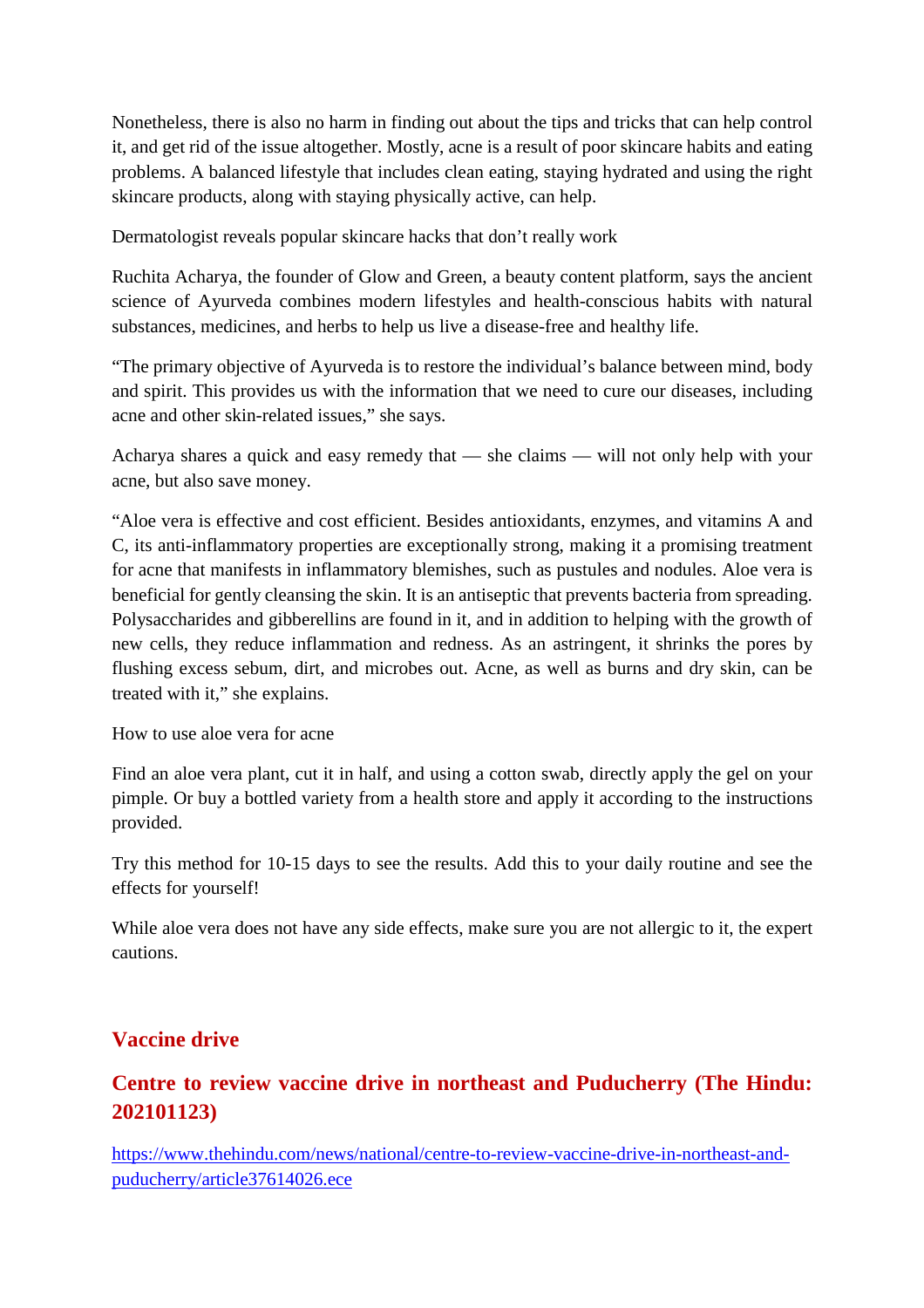Poor first dose coverage in Manipur, Meghalaya, Nagaland

Union Health Minister Mansukh Mandaviya will hold a meeting on Monday to review the progress and planning of COVID-19 vaccination in Manipur, Meghalaya, Nagaland and Puducherry where the first dose coverage is less than 70%, official sources said.

The first dose coverage in Meghalaya was 56.7%, Manipur 54.2%, Nagaland 49% and Puducherry 65.7%, they said quoting government data updated on Sunday.

# **COVID-19:**

# **COVID-19: Odisha CM seeks extension of free rice distribution by another eight months (The Hindu: 202101123)**

In a letter to Prime Minister Narendra Modi, he pointed out that vulnerable sections of population required free foodgrains as the impact of COVID-19 was yet to fully fade away.

Odisha Chief Minister Naveen Patnaik has urged the Centre to consider extending additional allocation of rice at least for the next eight months under Pradhan Mantri Garib Kalyan Anna Yojana (PMGKAY) for its free distribution.

In a letter addressed to Prime Minister Narendra Modi, he pointed out that vulnerable sections of population required free foodgrains as the impact of COVID-19 was yet to fully fade away.

# **Post-COVID, positive change**

# **Post-COVID, positive change in police attitude towards public: Modi(The Hindu: 202101123)**

MoS Ajay Kumar Mishra absent from group photo with PM at annual DGPs' meet

Prime Minister Narendra Modi told a police meet on Sunday that post-COVID-19, there had been a positive change in police attitude towards the general public.

The Prime Minister addressed the valedictory session of the three-day annual DGPs' conference that was held in Lucknow in a hybrid format this year.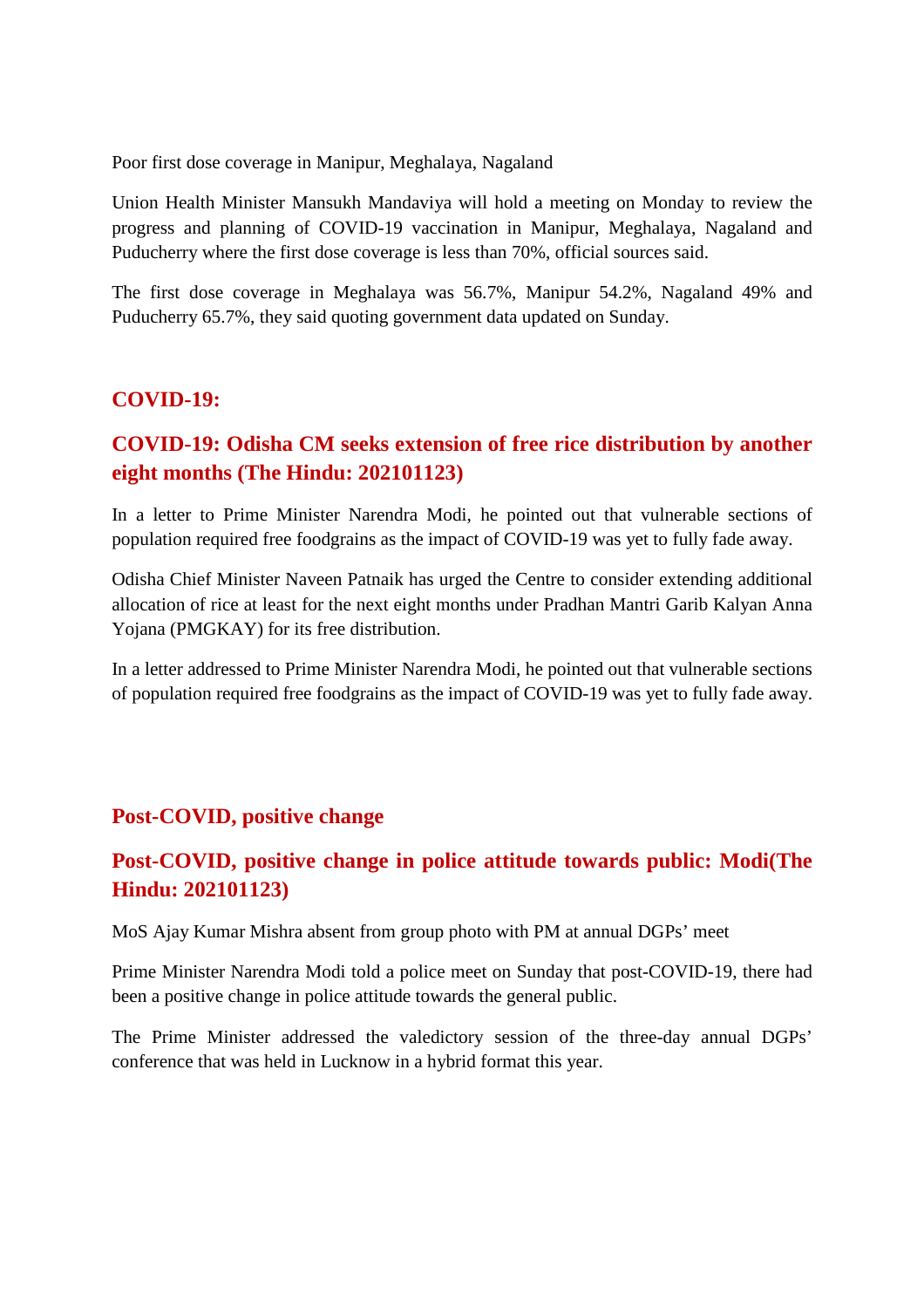Pollution (Hindustan: 202101123)

तेज हवा चलने की वजह से सोमवार को एक्यूआई में 38 अंकों का सुधार, बुधवार से हवा की गति धीमी होने की संभावनाथोड़ी राहत के बाद कल से फिर बढ़ सकता है प्रदूषण

**https://epaper.livehindustan.com/**



प्रदूषण में थोड़ी कमी आने के बाद सोमवार को नॉर्थ ब्लॉक में काफी चहल पहल दिखी। • सोनू मेहता

किलोमीटर की रफ्तार र<br>से हवा बहने से प्रदूषण<br>में थोड़ी कमी आई

नवंबर के बाद से लगातार एक्यूआई 300<br>अंक से ऊपर बना है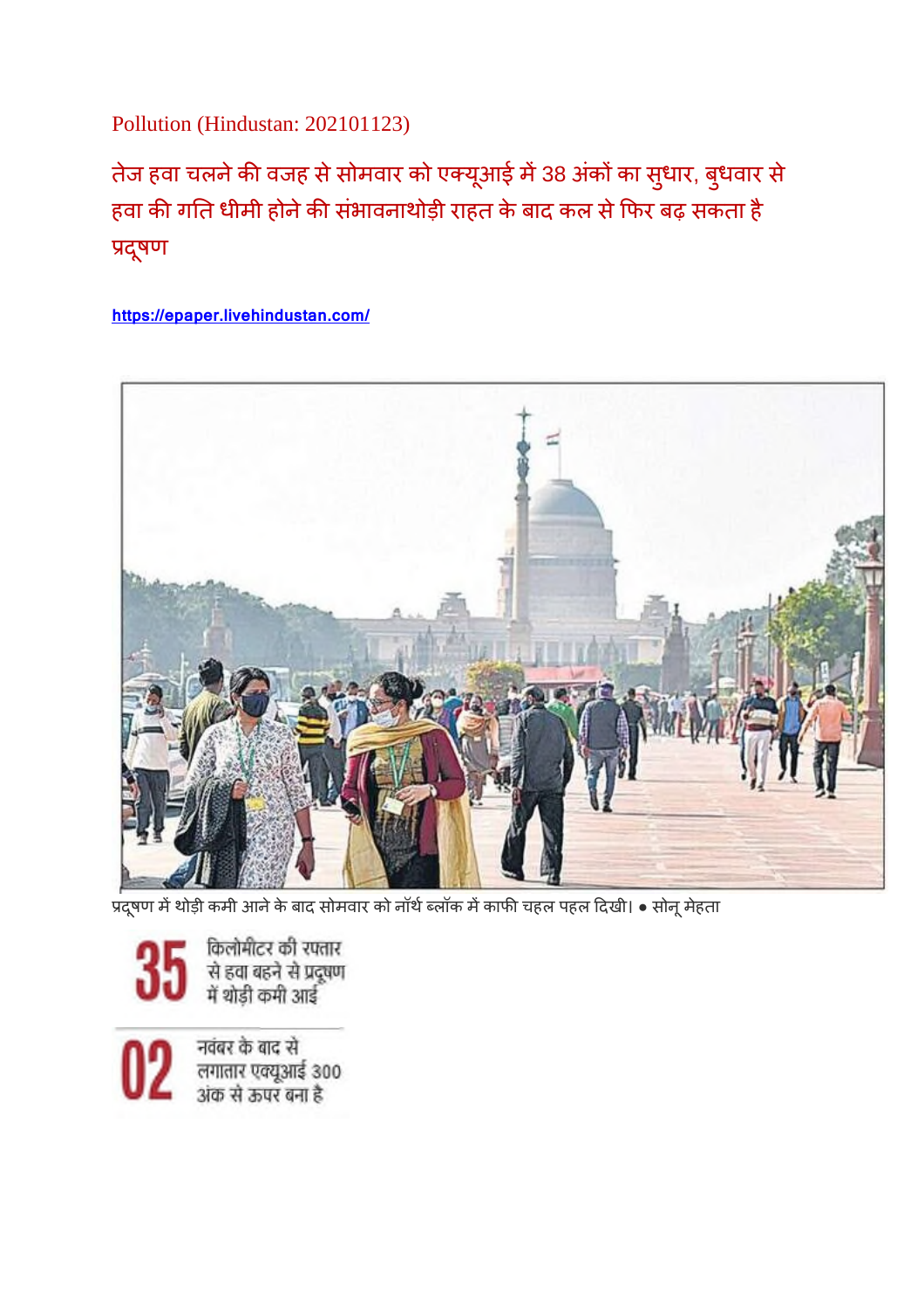# **द ण भारत मबदलाव का असर**

राजधानी में हवाओं की गति के संबंध में मौसम विज्ञानी राजेन्द्र कुमार जेनामणि के मुताबिक, हाल के दिनों में तमिलनाडु समेत दक्षिण भारत में बारिश हो रही थी। इसका असर महाराष्ट्र तक देखने को मिल रहा था और पूर्वी हवाएं मजबूत थीं। उनके अनुसार, अब पूर्वी हवाओं के कमजोर होने के चलते पश्चिमी हवाएं मजबूत हुई हैं, जिसके कारण दिल्ली में हवा की रफ्तार में तेजी देखने

को मिली है।

# **दबाव मनमाण कइजाजत द: कां ेस**

<mark>र्नई दिल्ली (प्र.सं)।</mark> दिल्ली कांग्रेस अध्यक्ष चौ. अनिल कुमार ने आरोप लगाया है कि दिल्ली सरकार ने बिल्डर-ठेकेदार माफिया के दबाव में निर्माण कार्य को इजाजत दे दी है। जबकि, अभी दिल्ली की हवा मदषूण का जहर घुला हुआ है।

चौ. अनिल ने कहा कि अगर सरकार हवा की गुणवत्ता में सुधार और श्रमिकों को होने वाली असुविधा के प्रति संवेदनशील है तो उसे बिल्डर की कठपुतली बनने की बजाय मजदूरों को आर्थिक सहायता प्रदान करनी चाहिए। चौ. अनिल ने कहा कि जब दिल्ली सरकार ने प्रदूषण संकट में सरकारी कार्यालयों में घर से काम करने व स्कूल-कॉलेज और शिक्षण संस्थानों में ऑनलाइन क्लास के आदेश दिए हैं तो फिर अत्यधिक प्रदुषण करने वाले निर्माण कार्यों को क्यों इजाजत दी गई?

# **नई दल**| **मुख संवाददाता**

तेज हवाओं के बाद भी लोगों को प्रदूषण से बड़ी राहत नहीं मिल पाई है। दिल्ली का औसत वायु गुणवत्ता सूचकांक सोमवार को भी 300 के पार यानी बेहद खराब श्रेणी में ही रहा। सफर के अनुसार, बुधवार से हवा की रफ्तार धीमी होने के आसार हैं, जिसके चलते प्रदूषण के स्तर में बढ़ोतरी होगी।

दिल्ली के लोगों के लिए नवंबर का महीना अबतक भारी प्रदूषण भरा साबित हुआ है। 2 नवंबर के बाद से लगातार दिल्ली का वायु गुणवत्ता सूचकांक 300 अंक से ऊपर यानी बेहद खराब श्रेणी या गंभीर श्रेणी में रहा है। तेज हवाओं के चलते सोमवार को राहत मिलने की उम्मीद जताई जा रही थी, लेकिन हवा की तेज गति के बाद भी उम्मीद के अनुरूप साफ नहीं हुई है। वायु गुणवत्ता सूचकांक अब भी बेहद गंभीर श्रेणी में बना हुआ है। हालांकि, पिछले दिनों की तुलना में इसमें थोड़ा सुधार हुआ है। केन्द्रीय प्रदूषण नियंत्रण बोर्ड के मुताबिक सोमवार को वायु गुणवत्ता सूचकांक 311 के अंक पर रहा। रविवार को सूचकांक 349 के अंक पर था। चौबीस घंटे के भीतर इसमें 38 अंकों का सुधार आया है।

35 **किलोमीटर रही रफ्तार** : राजधानी में दोपहर तीन बजे के लगभग हवा की रफ्तार सबसे तेज रही। मौसम विभाग के मुताबिक, पालम मौसम केन्द्र में तीन बजे के लगभग हवा की रफ्तार 35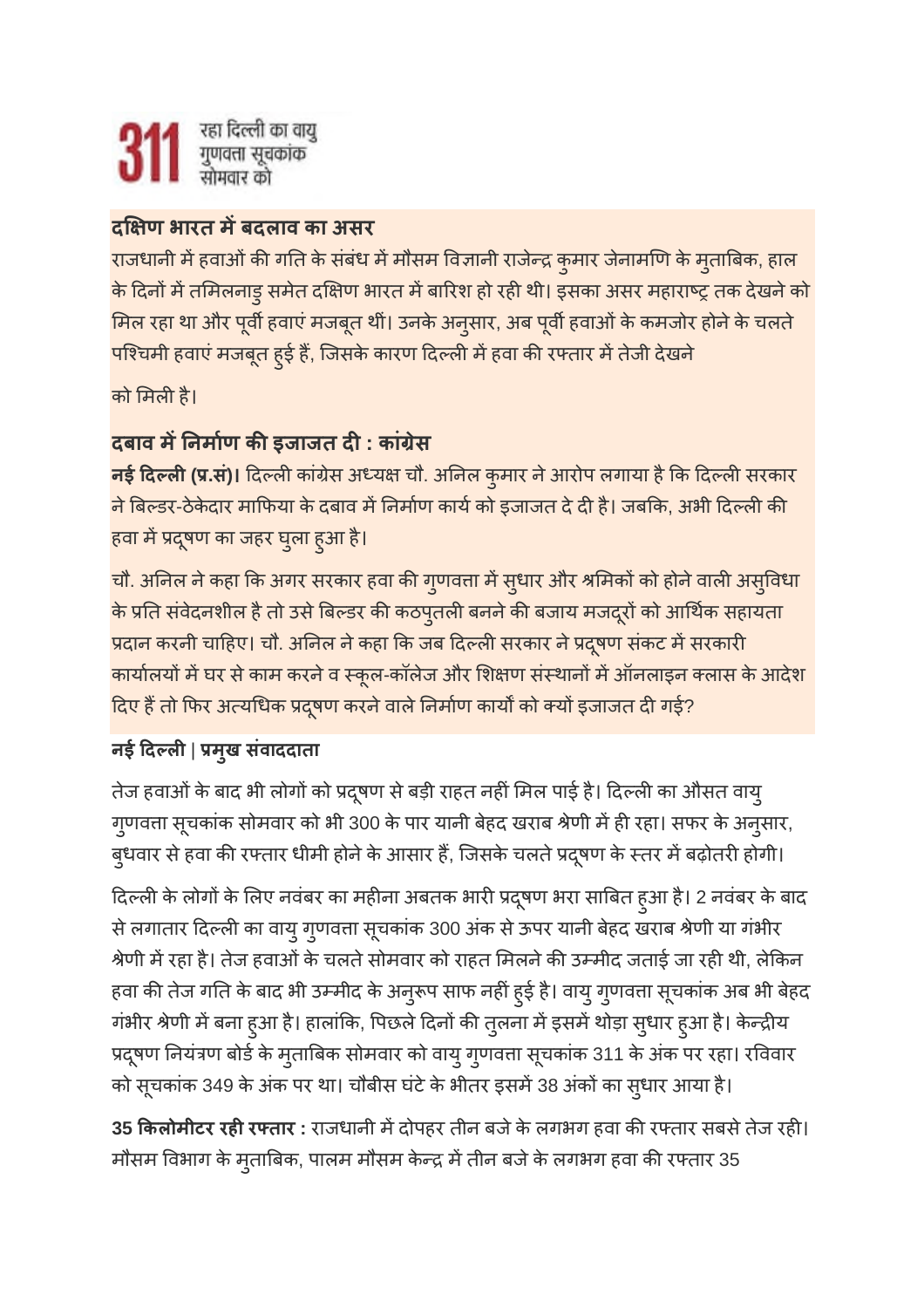किलोमीटर प्रति घंटे तक पहुंच गई थी। इसके चलते प्रदूषक तत्वों का बहाव तेज हुआ। सफर का अनुमान है कि मंगलवार को भी हवा की रफ्तार तेज रहेगी। इसके चलते प्रदूषण के स्तर में थोड़ा सुधार संभव है। हालांकि, हवा बेहद खराब श्रेणी के निचले स्तर पर या खराब श्रेणी में रहने की ही संभावना है।

# **राजधानी मएयूआई के हतेभर का हाल**

```
(हवा में प्रदूषक कणों के स्तर से वायु गुणवत्ता सूचकांक (एक्यूआई) तैयार किया जाता है। दिल्ली में
हवा की गुणवत्ता मापने के 40 केंद्र हैं।)
```
# **Anxiety disorder**

# **Study suggests adults with ADHD more likely to have generalised anxiety disorder (New Kerala: 202101123)**

: One in four adults aged 20-39 with attention deficit hyperactivity disorder (ADHD) had a generalised anxiety disorder (GAD), found a new nationa-> View it—

> https://www.newkerala.com/news/2021/165828.htm

# **Vitamin D, inflammation in Covid patients**

**Scientists explore link between vitamin D, inflammation in Covid patients (New Kerala: 202101123)**